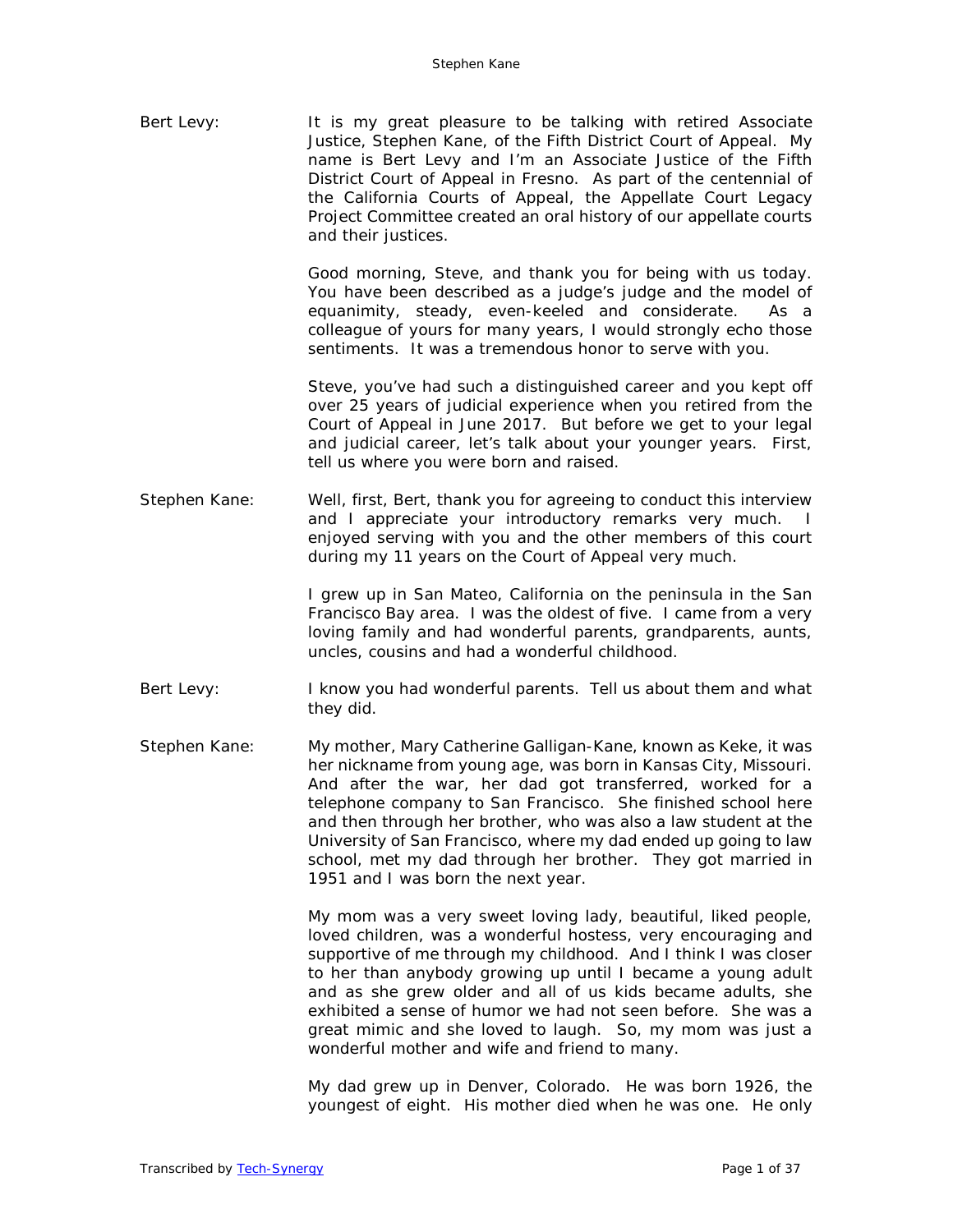had one sister and of course the Depression came. His dad had trouble finding work and my dad got shuffled around among family members because he was the baby and there was no woman in the house to take care of him. So, of course, my dad, as you know, Bert, he was a retired member of the Court of Appeal First Appellate District and has also undergone an interview as part of the Legacy Project. So, he's talked about his life. But he eventually ended up living in Burlingame with his sister, his only sister and her husband. They never had children. It was John and Mary Burke and he lived with them from the time he was about 13 through high school, and they were a big part of his growing up and maturing years.

Then the war came and he entered the navy, came out. He thought he wanted to be a dentist. That didn't work out. The teachers told him that he just didn't have the hand dexterity to do that.

00:05:05

So then he tried law and he ended up going to USF Law School, graduating, met my mom and then started practicing and ended up down in Redwood City with Harold Ropers and Eugene Majeski. And then later formed his own firm, and then went on trial bench, the appellate bench, back to law practice, became the Ambassador to Ireland, did private judging and finally retired.

My dad worked very hard when I was growing up and it was common for him to be working six and seven days a week. He was trying lots of cases. He was a very accomplished trial lawyer and it wasn't until he went on the Superior Court when I was in high school that his hours became more regular. But my dad was a very modest man, but had a lot of personality, liked people and people knew that he liked being with people. And I think, as a result, he connected with juries and other lawyers and judges. Family was important to him. So, I had a wonderful father and a wonderful mother.

Bert Levy: I had the privilege of meeting your father a number of times. He was a larger than life figure, really had a wonderful gregarious personality, wonderful personality.

> He became, as you mentioned, the ambassador. Tell us a little bit about that. He was appointed by President Reagan, I believe, is it correct?

Stephen Kane: Yes. Well, it's interesting how all that happened. He actually was practicing law back with the Ropers-Majeski Firm, having retired early from the Court of Appeal. And he got a call indicating that President Reagan wanted to nominate him to the Board of Trustees of the Legal Services Foundation. And if you may recall, Bert, that it was a very controversial time back then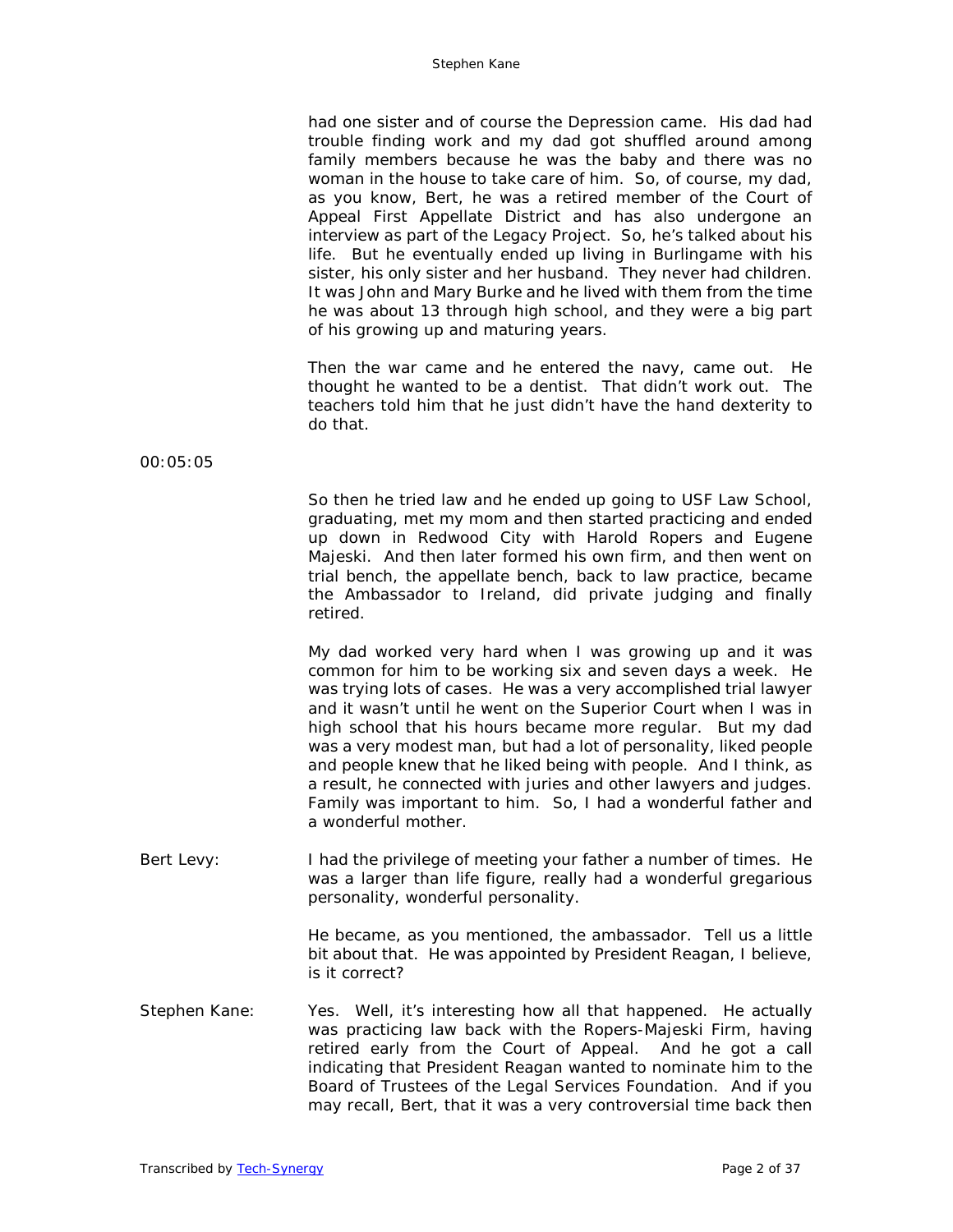because there were two schools of thought that the federal government should increase the funding of legal services. And then there were those that were critical that they should actually withdraw some of those funds.

So, the appointments were very important politically. And my dad got nominated and he went through some senate hearings on that and I'm giving this by way of background because it's kind of interesting story and it was like the day after or shortly thereafter that this ambassadorship thing opened up and he ended up taking it. And they withdrew his name from the Legal Services appointment.

But the story that I remember that I enjoy recalling is that when he was in front of the senate and some of the opponents of his nomination -- one of the senators was grilling him. One of the questions to him was -- well, they referred to him as Justice Kane even though he was retired. They said, "Justice Kane, you've had a remarkable legal career. You've been an accomplished lawyer and judge, and you've done very well for yourself and sort of the American story. But really, as a Trustee on the Legal Services Foundation, how can you possibly understand what it's like to be poor and to relate to the people that will come and ask for those services?"

And my dad paused and said something like -- and I've read the transcript to this, "Senator, one of my first memories as a child is standing in line where they were handing out shoes." He said, "I remember going to bed at night hungry. You don't forget those things. I haven't forgot those things. I won't forget those things. So yes, I think I can understand what it's like."

00:10:03

And he says, there were no more questions from that senator. Anyway, it was within days of that that the Ambassador to Ireland had announced he was going to resign. So this opened up and he got a call asking if he would be interested and he had never expressed any interest. This had never come up before and I remember he called me among other people and said, "What do you think?" And I said, "I think you should do it." And other people told him the same and he did and within weeks, he was over there as the ambassador.

Bert Levy: Isn't that incredible to come from that modest background, to become the Ambassador to Ireland for the United States of America. If I remember correctly, didn't President Reagan go over to Ireland and I think your father--

Stephen Kane: He was the one that greeted him.

Bert Levy: Yes.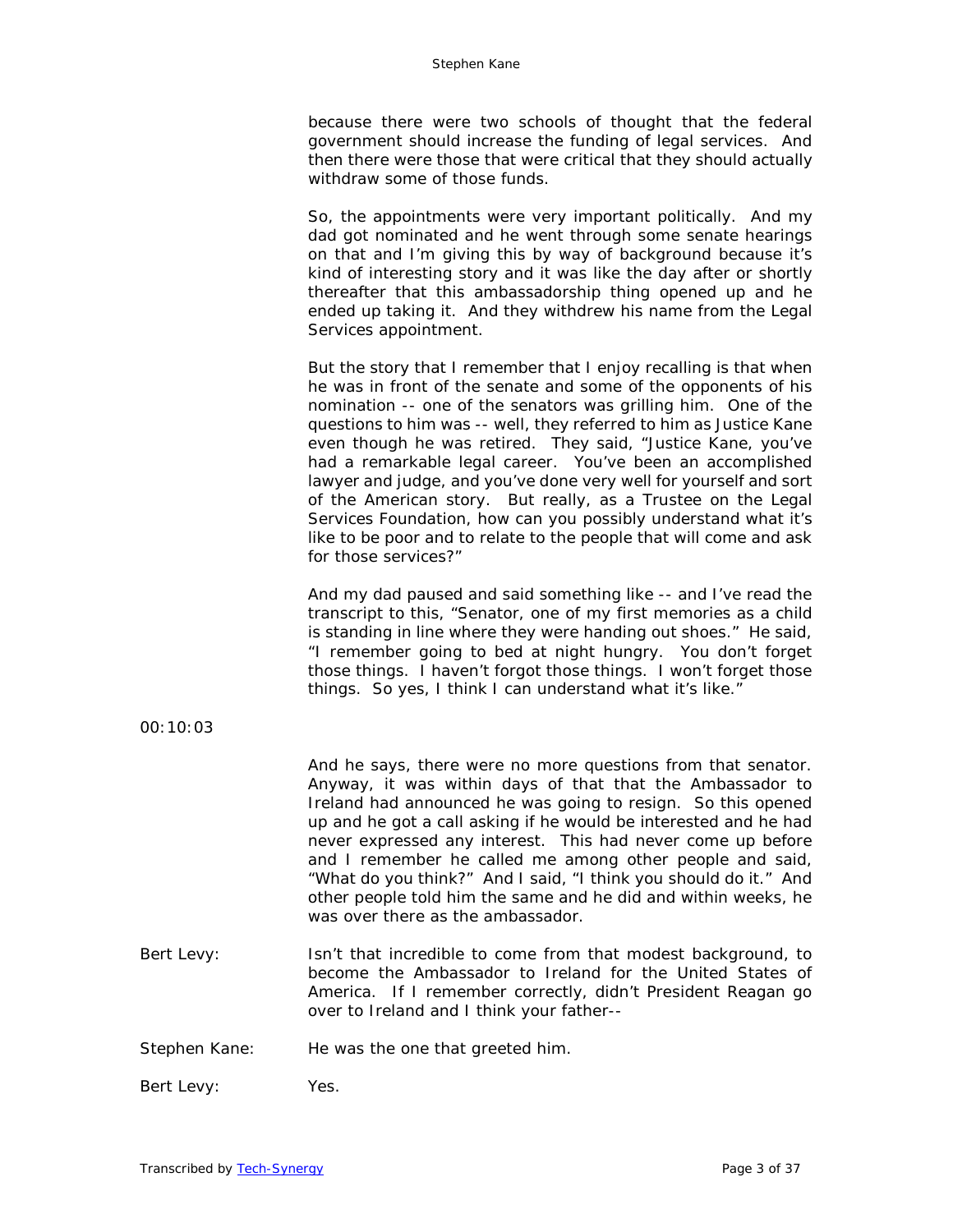Stephen Kane: He was the ambassador. It was a very special time to have the United States President visiting Ireland and my dad was the ambassador during that visit. And he had some wonderful stories about that visit and how wonderful President Reagan and Mrs. Reagan were and how the Irish people just welcomed them with open arms.

> My dad had an old -- well then, was the latest, like video camera. But we're talking 19 -- in mid '80s. So he asked one of the staff at the residence if they could take some video when President and Mrs. Reagan arrived because my dad and my mother would be greeting them. And then they would be walking from the car, in the entrance, over to a place where he was going to then speak and so forth. And of course my dad would be in no position to be taking videos. But he asked a staff member to do it.

> So we have that video and what is interesting is, as they're walking, President Reagan, who at the time was well into his 70s, but he was such a fit, strong person. And this video demonstrates that because they're walking along a path and there're some bushes that are just maybe a foot and a half high and he's waving to people and people are talking to him and calling out to him and he's looking at them and talking. And he walks past where the pathway is that he's supposed to be taking and everybody else is walking on that path. And so President Reagan is directed to go back. But instead of going back along the pavement, he just skips over this hedge, keeps his balance and just nothing and we've got that on video and it's just really special, priceless.

- Bert Levy: That's great. Well Steve you not only had two wonderful parents. I know you also have a tremendous family, great wife and children. Could you tell us a little about them?
- Stephen Kane: Well, my wife Brenda was a high school teacher down in Ventura County, having been raised in Santa Barbara and her brother, Omel play basketball at Fresno State back in the days when they were part of the big red wave and had a lot of success and a lot of community following. So he ended up meeting some friends of ours, friends of mine, one of whom was one of my law partners, Mike Woods and Mike's brother Dennis was a big booster at Fresno State. And they became friendly with Brenda's brother and they ended up meeting Brenda because she would come into town to visit, to watch him play basketball.

And so they set us up on a blind date. And about eight, nine months later, we were married. We have four children. We have a daughter and three sons. Our daughter is a school teacher here in Clovis. She's going to be getting married later this year. Then we have three boys. The oldest son, Nolan, is a lawyer, worked in the District Attorney's Office here in Fresno and he now is with a private firm doing plaintiff's litigation work.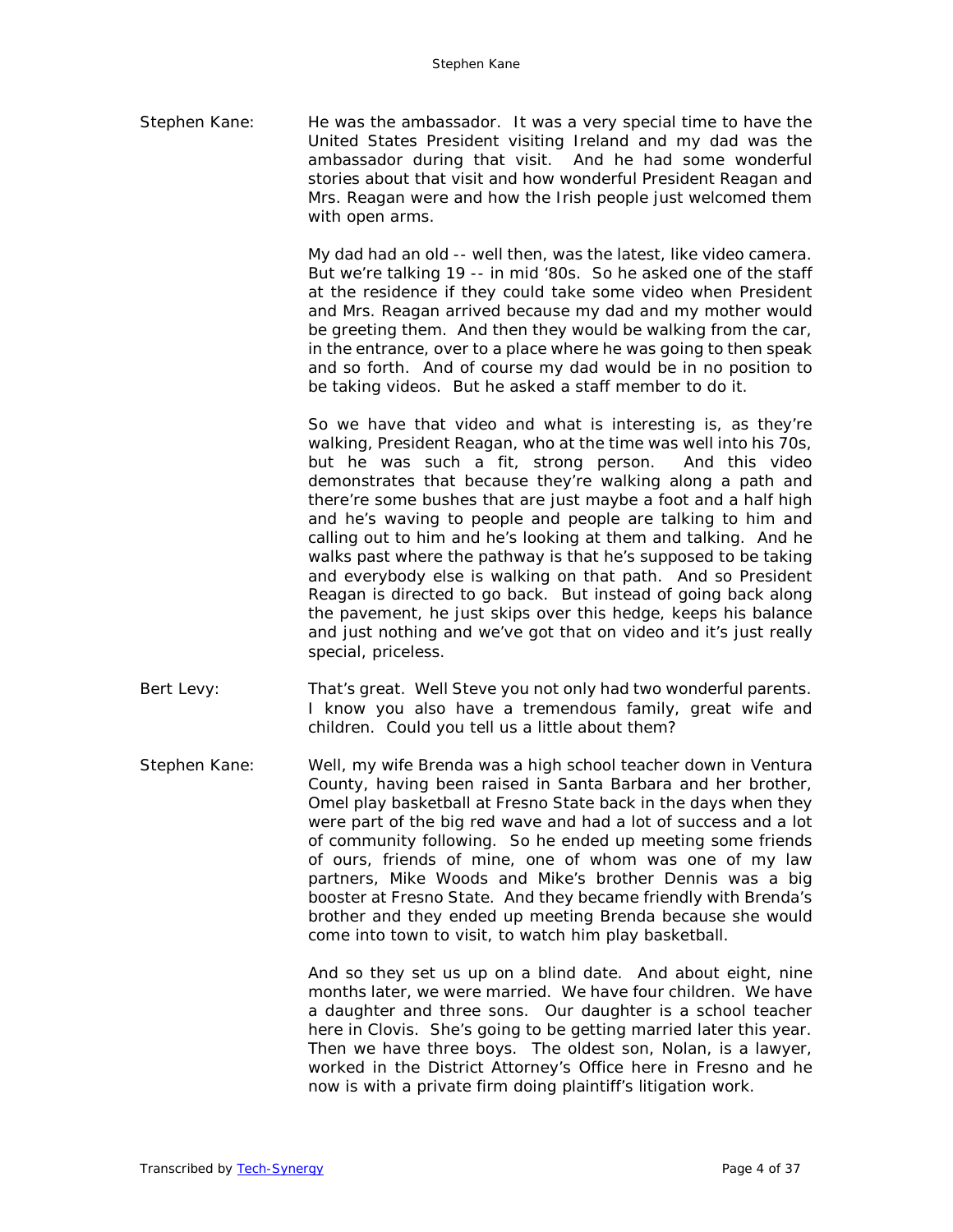Our next son, Brody, is a CPA and he works for an accounting firm with offices in the Western United States and one here in Fresno. And our youngest son, Riley, is a paramedic who has decided he wants to go to nursing school and become an RN and he hopes to start that school in the fall of this year.

They all lived in the Fresno County area which delights my wife and me very much.

- Bert Levy: Well that's fantastic. I've had the privilege of knowing all four of your kids almost since they were born and it's been a thrill to watch them grow up to be the fabulous members of our community that they are. And it's such a testament to you and Brenda that they all turned out to be such exemplary professionals, but most importantly wonderful individual human beings. They all have tremendous hearts and are very dedicated, I know to our community.
- Stephen Kane: Thank you.
- Bert Levy: Now during your formal, early educational period, you grew up in the bay area as you mentioned a few minutes ago. Was there any person who had a particular influence over you during your earlier years?
- Stephen Kane: Well I've been so blessed Bert because I've had so many people that have had influences on me. The two most important are my mother and father. We talked about them. My mother's parents, my grandparents on mom's side, Joe and Mae Galligan were a big part of my life. They didn't pass away until I was in my mid 20s. They lived just a few miles from where we lived. I saw them quite a bit. They were just wonderful people, a lot of personality. My grandfather Joe Galligan had a fifth grade education, grew up in Louisville and was a salesman.

And it was very important to him and he impressed upon me how important it is to remember people's names and their faces and where appropriate, to have a story, a quote, a joke that you could share with people as you interacted with them. My grandfather had a million of those stories and jokes. He was a great joke teller. He never forgot a face. He never forgot a name and it worked well for him. He bemoaned the fact that he did not have much of an education and it was very important to him that his children and his grandchildren all be educated and all of us were.

My grandmother was just fun to be around. She was a character. Privately she would say things that were very funny, sometimes earthy. She was a great storyteller. In public, she was demure. She was polite. She was very feminine, but behind closed doors, she was a great entertainer. She was also very encouraging and supportive of all of us kids, the grandkids. She always told us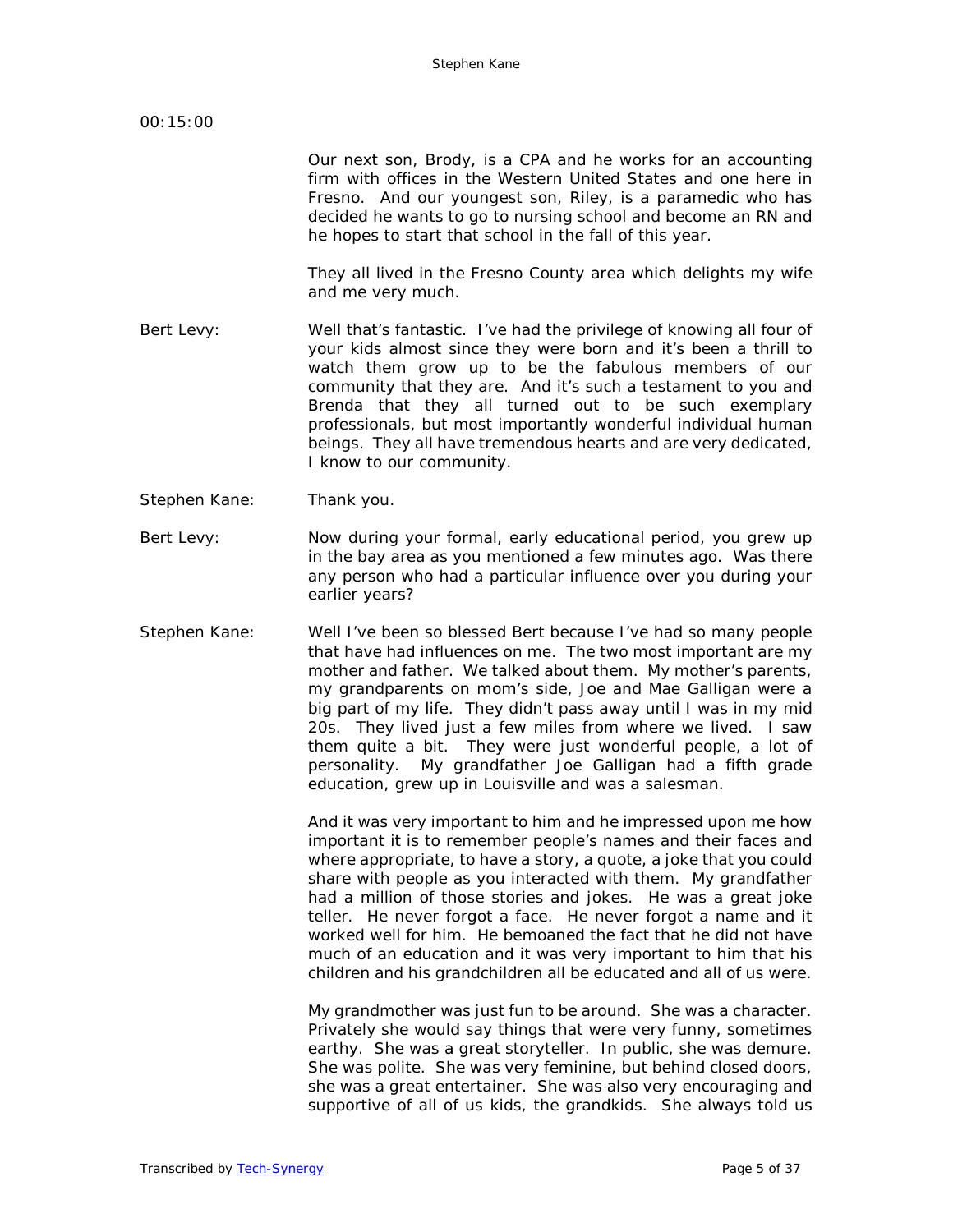that we could do anything we wanted and just had to work hard. And she always protected us against any attempts by our parents to discipline us. She was the great grandmother that way.

So they were wonderful. I've mentioned my dad's older sister, my Aunt Mary and her husband John Burke. John Burke had a tremendous influence on my father because, as I mentioned, he moved around as a child, lived in different states with different brothers, different people. He finally got stability when he moved in with my newly married aunt and her husband. And here he was with no kids. He had been an only child and now he's got a 13-year old boy living with him and he couldn't have been better. He was a good man. He was a well-read man. And when I came along being the first, he was my godfather because my aunt was my godmother. They paid a lot of attention to me. He was a very funny Irishman, earthy, original, enjoyed interacting with people.

00:20:02

He was spiritual, he was inquisitive, and he kind of imparted some of those qualities to me and my brothers and sisters. He was always quizzing us and talking to us and teasing us. He was a big influence. There were many other friends and relatives but those are the ones that come to mind.

- Bert Levy: It's interesting to hear you reflect upon your relatives because you carried on their tradition. I can speak from first-hand experience over the years, it's wonderful. I know you attended Bellarmine Academy.
- Stephen Kane: Bellarmine College Preparatory in San Jose.

Bert Levy: There you go. You want to just briefly reflect on that period of your life?

Stephen Kane: Well, that was my high school and I took the train from San Mateo to Bellarmine. It was a Jesuit-run college prep high school. This was where the influence of my grandparents on my mom's side, I think kind of carried today. They always believe strongly in the Jesuits as being the great teachers, and my mom's older brother, Joe Galligan, Jr. He had eight children and all of the boys went to Bellarmine.

> And so, I ended up going there too. I was just lead to believe that was the top of the mountain going to Bellarmine, but I had to take the train. So, that was a different experience. It was a wonderful education but it was an all-boys school, still is. But I met some people there that have been lifelong friends and I'm sure Judge Larry O'Neill's name will come up in this interview because he's been a big part of my life. And I met Larry O'Neill the first day of high school and we've been friends ever since.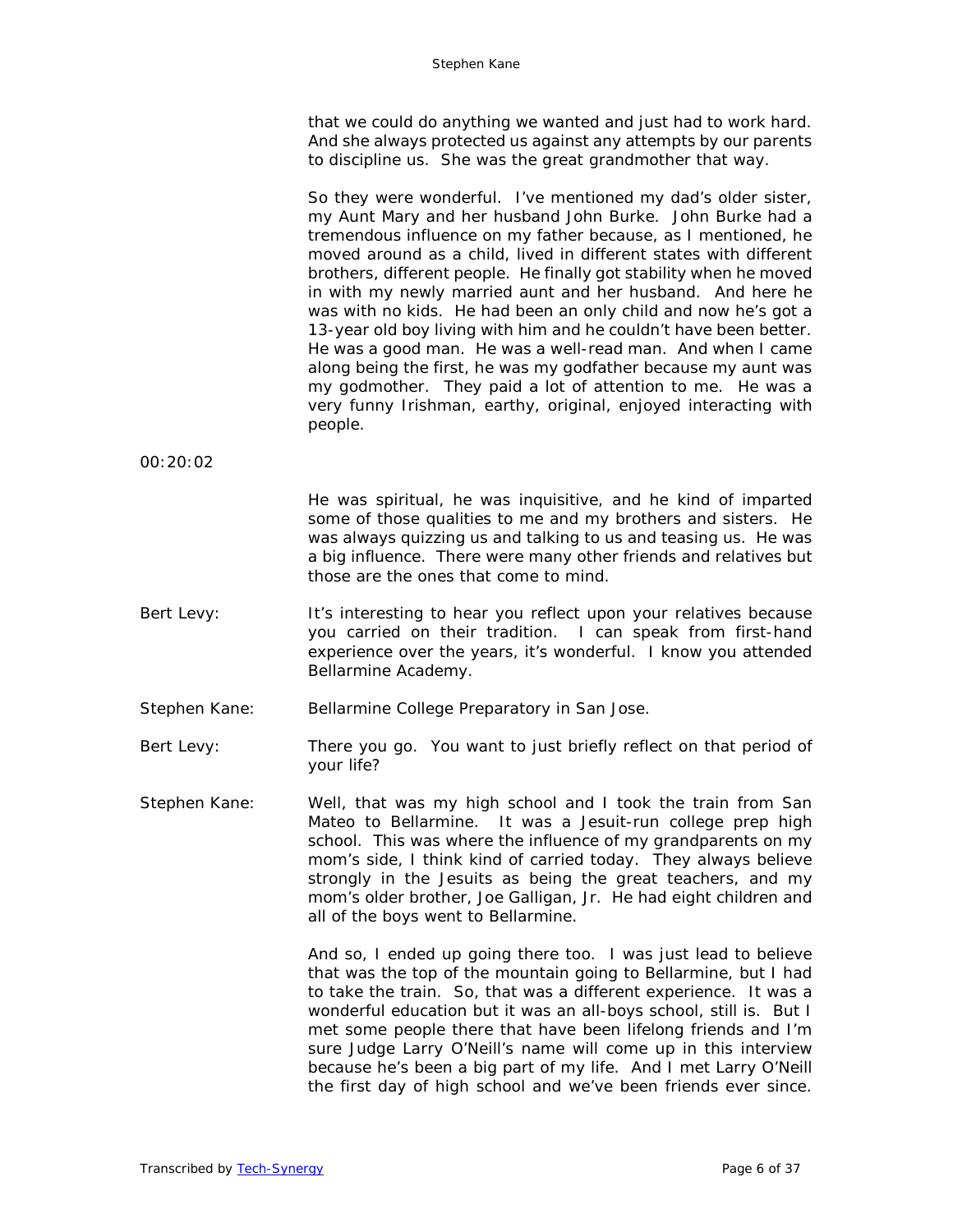There were a few other people there that I went to school with that I still stay in contact with.

- Bert Levy: Larry O'Neill is now a federal judge for the Eastern District of California. So, you graduated from Bellarmine and where did you go to college?
- Stephen Kane: I went to the University of Notre Dame in South Bend, Indiana. And it was kind of interesting how that came about, because I had never considered the school until Christmas vacation of my senior year in high school. My parents were wonderful with inviting priests and nuns over to our house for meals and things all through the years. One of the teachers of the elementary school, my younger brothers and sisters attended, she was over at the house over the Christmas break and she asked me where I was applying to schools, and I mentioned some local schools. And she says, "Well, what about Notre Dame?" And I said, "Well, what about it?"

Well, her father had gone to Notre Dame in 1930 something, and she just went on and on about Notre Dame. My dad said, "Oh, I would have loved to have been able to go there." And I said, "Well, I don't know anything about it." I know about their sports but that's about it. I've never been back there, I didn't know anything. Well, it just snowballed.

And I did know that there were two or three of my friends at Bellarmine that were applying there, I did know that. So, when I got back from Christmas vacation I spoke to them, and of course, we didn't have the internet then. There was no easy way to find out about the school. You'd go to counselor office and maybe they'd have material on the school, maybe they wouldn't if it was that far away.

The deadline for applying was fast approaching, so I just made it before the deadline, and the more I looked into it, the more excited I got about it. And to my surprise, I was accepted and I went back there by myself, had never seen the campus until the day I arrived. But I had three or four or five friends from high school that were also going there. So, I had that but that was it.

So, it was a very abrupt life change for me. When I first got back there, it was nice and warm and sunny and everything was wonderful and beautiful friends. But then, I took my golf clubs back there because I was a golfer, I played on the golf team in high school, and I thought, "This is great."

00:25:04

They had a golf course on the campus. Mid October it snows and the golf clubs are put away. I didn't play again until I think April.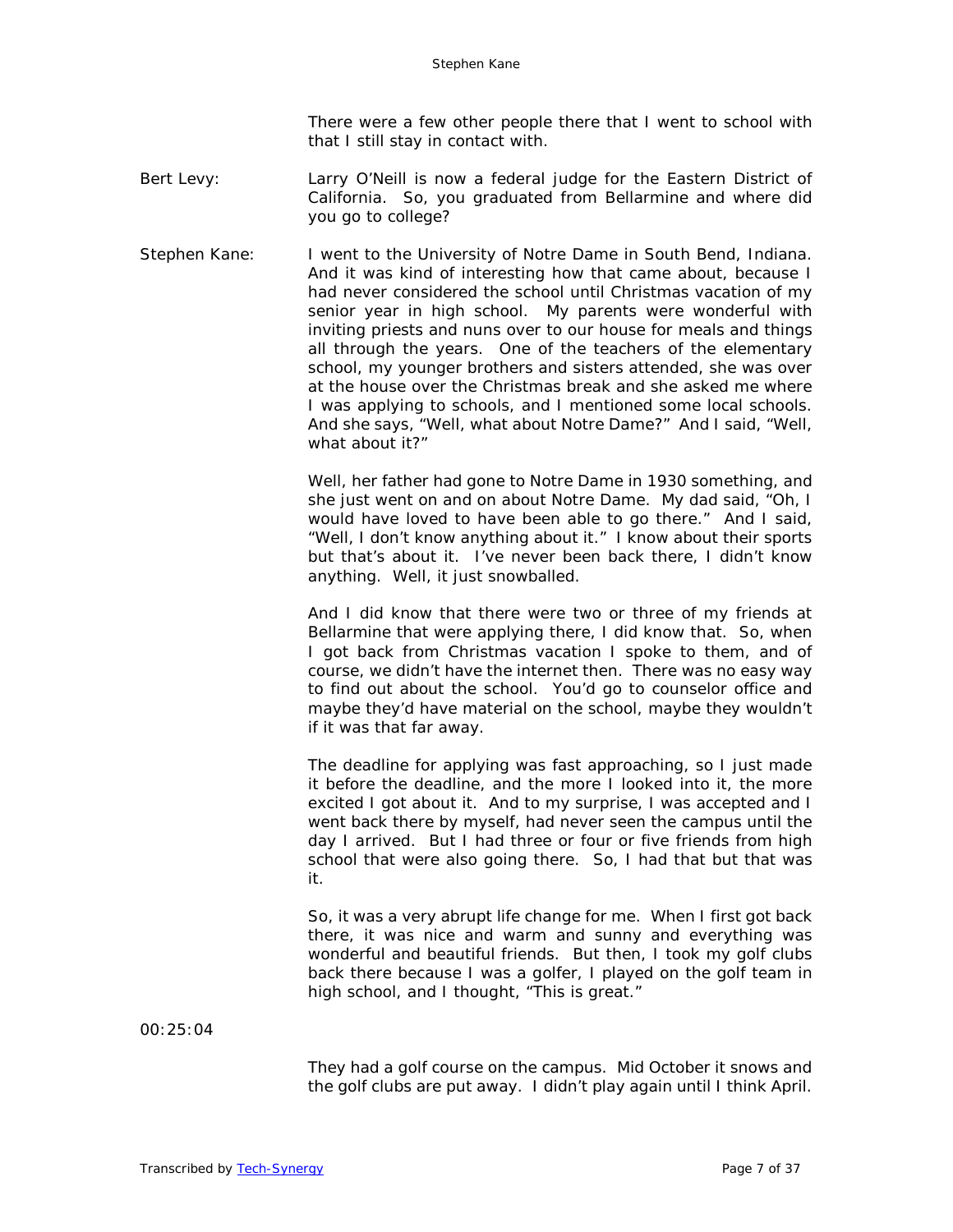It was kind of rough. I had roommate from Baltimore and from Indiana and then we ended up combining rooms with three guys across the hall, so ended up with like five or six roommates. It was kind of a crowded situation. First year took a lot of getting used to. But by my second year, I was settled in. I enjoyed it and finished up there.

- Bert Levy: When I think of Notre Dame, I think of tradition, the Golden Dome, the grotto, the football Saturdays. What were the traditions of Notre Dame that meant most to you as you went on with your life?
- Stephen Kane: All of those did. You're right, it's a school that is just filled with tradition and history. I enjoyed sports a lot. I like playing them, I like watching them. I love during the noon hour, we would go over to the -- what was called the Athletic & Convocation Center, the ACC, and we had pickup basketball games. I learned how to play hand ball, racket ball. You had to take PE back then. It was a mandatory course for freshman, all year. And every six weeks, you would have to elect a different activity.

So, they give you choices, you had like three choices every six weeks. So, one was swimming, one was soccer, one was ice hockey whatever. So, I enjoyed that. I like playing those sports and then of course, when the weather was good you could play outside and then of course attending all these sports. I never attended hockey game before. Watching college basketball was terrific. I got to see the Austin Carr team beat UCLA in January of 1971.

- Bert Levy: Not that you remember that or anything?
- Stephen Kane: No, probably the most exciting sporting event I've ever been to my life and of course all the football was amazing. When the football weekends would come around and you would see these multi-generation families showing up in their station wagons. You talk to people on the campus and you would find out that there were a lot of people from the South, in the Midwest, in the East Coast, in the Northeast, and this was how they spent their vacation money. They would go to one or two home Notre Dame football games.

They would drive from Pittsburgh or Atlanta or whatever, and this is how they did it. You develop an appreciation for what you had being a student there.

- Bert Levy: Two of your sons attended Notre Dame?
- Stephen Kane: Yes, Nolan and Brody both went there. I didn't realize how much I would enjoy taking my children back to Notre Dame. And my boys just became enamored with the place instantly and became determined that they were going to apply there and of course, it's very difficult to get it in, a lot more difficult than when I got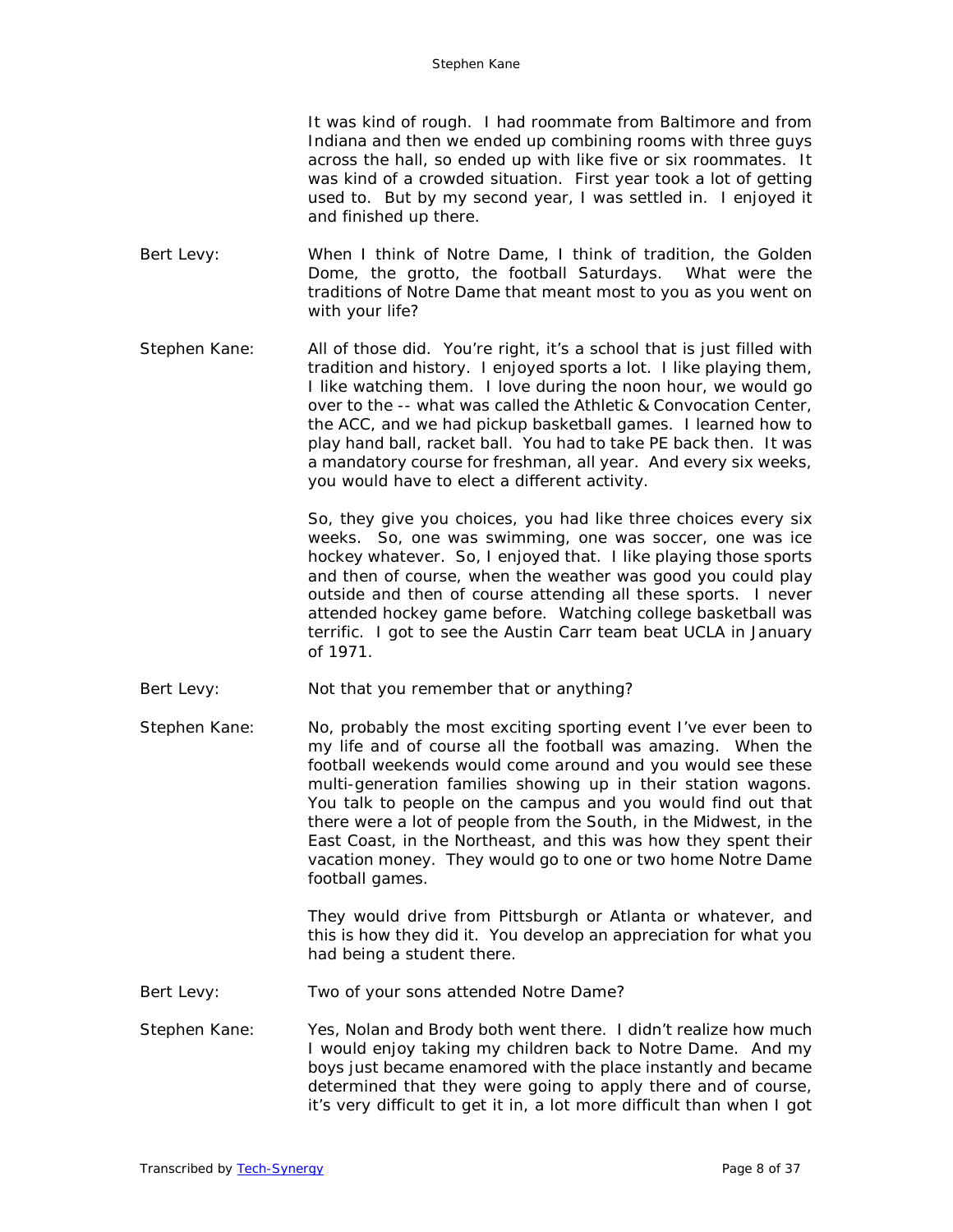in. There was no guarantee of that. So, we were just delighted when they both did get in and enjoyed their years there.

- Bert Levy: Notre Dame does have a tradition of academic excellence. What was your major in Notre Dame and did you find the academic experience to be a rigorous one?
- Stephen Kane: My major was economics and it was very rigorous. But I concluded early on that Bellarmine had prepared me for school like Notre Dame. I saw some of my friends who are every bit smart as I was if not smarter that struggled because it had been just a little too easy for them in high school. But Bellarmine was a rigorous college prep, it's in the name. And even though adjusting to college was difficult and I have to work hard, I never felt overwhelmed by it. So, I credit Bellarmine for that.
- Bert Levy: And you graduated from Notre Dame in 1974?

00:30:00

Stephen Kane: I graduated in August of '73. I went through in three years because I had decided early in my second year that I wanted to go to law school. I was never really fond of school at any level. I always look forward to being out of school, working in the real world. And I felt that way as a 19-year old and once I decided, "I think I'm going to do law school", then my goal was to get through law school, pass the bar exam and become a lawyer and try it and see if I like that.

> So, I wanted to make that happen earlier than later. Money was a consideration too, I mean, going to a private school, it's expensive and if I can shave off a year, that's going to be economic.

- Bert Levy: So, you've graduated in three years in Notre Dame. You had how many brothers and sisters?
- Stephen Kane: Two brothers and two sisters, so there are five of us.
- Bert Levy: You mention, you became interested in the laws, is that the influence of your father?
- Stephen Kane: I'm sure that that was a part of it, but to my dad's credit and I've always been pleased to say this that my dad never once urged me, prodded me, nudged me toward the law. But he was a lawyer and then a judge and I had my uncle who is a lawyer. I had a cousin who is a couple years older than me that was going to law school. I had another cousin in Colorado that was a lawyer. So, I had law in the family but I never really gave a lot of thought until I started college. And it wasn't really until my second year that I started thinking about, "What am I going to do when I get out of college?" I started thinking more about the law and I just thought, "I think that might suit me. I like speech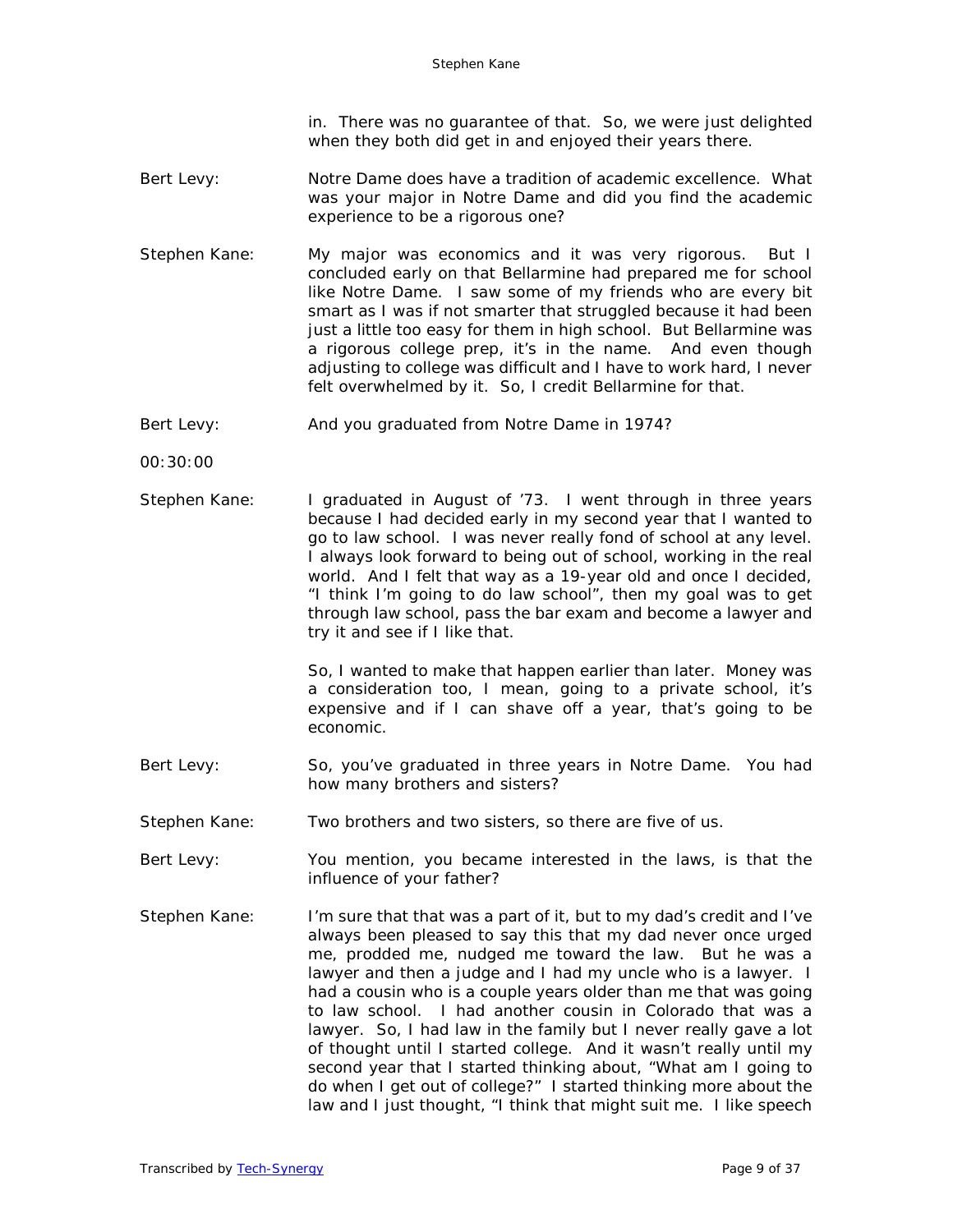and debate in high school and it just seemed like a logical thing that I might enjoy.

- Bert Levy: Were there any particular classes at Notre Dame that inspired you to pursue a career in law or was it just a general interest in the field?
- Stephen Kane: I think it was the general interest in the field. And of course, my dad had a lot of friends in the legal profession that I had met growing up, and they were all terrific people. They were smart, they were good, they were fun to be around, so I had a positive impression of the legal profession.
- Bert Levy: Where did you attend law school?
- Stephen Kane: Hastings College of the Law in San Francisco.
- Bert Levy: Was that at the top of your list that time?
- Stephen Kane: I had applied to several law schools in California and to Notre Dame Law School, and I thought seriously about, if I got in to attending the Notre Dame Law School, I did get into Notre Dame Law School. But I decided that I probably wanted to settle back in California and it would be better for me to attend a California law school and prepare for the California bar exam and for a California law practice, so, I decided not to accept the Notre Dame Law school invitation.

I did apply to Balt, in Stanford, in Santa Clara, in UCLA, I think USF and Hastings. And I didn't get into Balt or Stanford, I got into the remaining schools and you know, I relied on my dad at this point, and he had nothing bad to say about any school and of course, he went to USF and was very proud of that but he told me that he thought that Hastings was an excellent school that was sort of gaining momentum as a school, as a law school and that he thought that would be a good choice and that's what I eventually decided.

- Bert Levy: You entered Hastings in the fall of 1973?
- Stephen Kane: Yes.

Bert Levy: How would you describe your law school experience at Hastings?

Stephen Kane: Well, again, I have the privacies by saying, I never liked school and people are always surprised to hear that because I went through a lot of schools and I did reasonably well.

00:35:07

It wasn't like I hated it, but I just never enjoyed school. I wanted to be out in the world. So, law school was no different.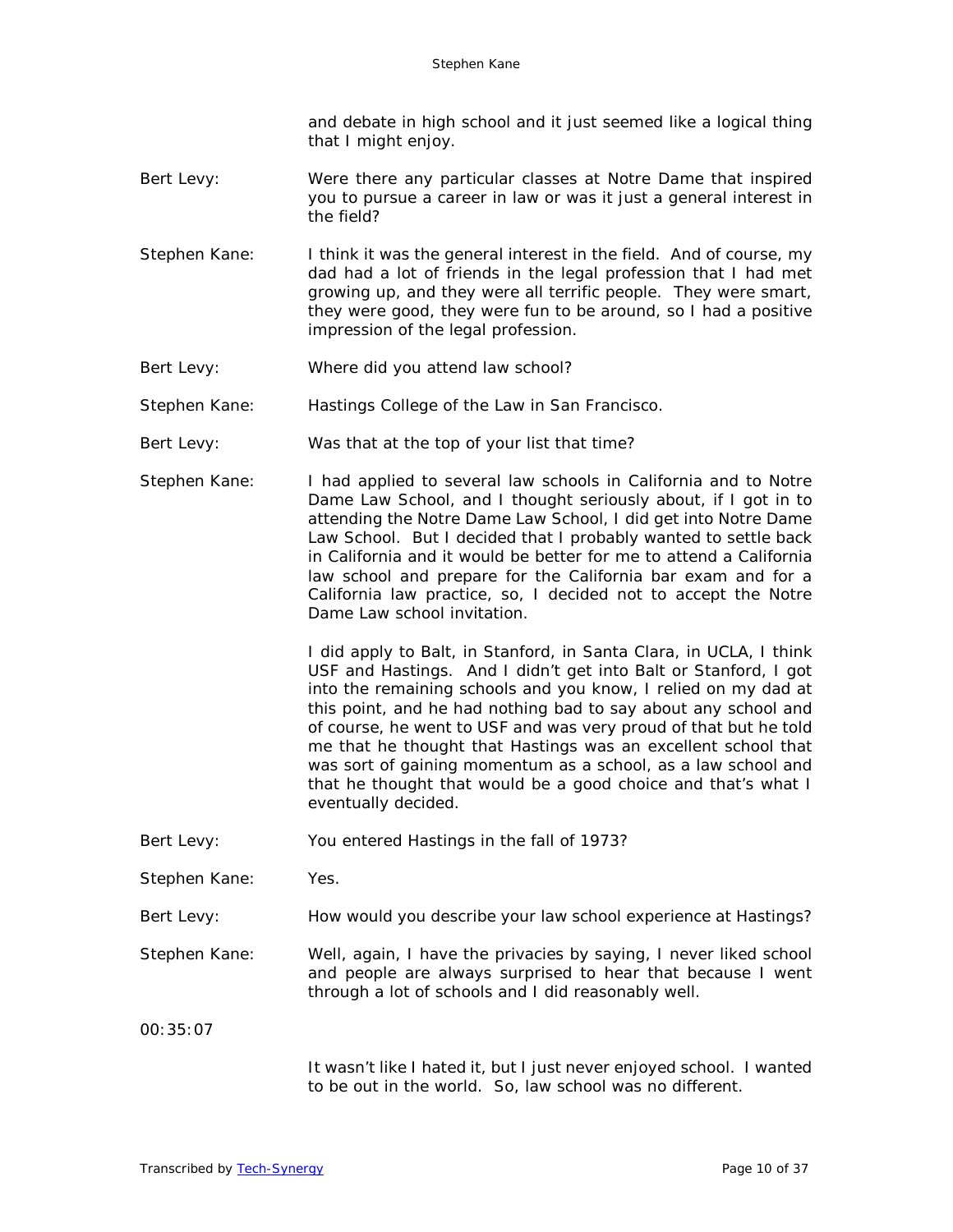Bert Levy: Your first year at law school was a challenge?

Stephen Kane: Yes. And in my first semester, I remember the movie Paper Chase came out and a bunch of us went to watch it and that scared the heck out of us. But Hastings was good, but I have to say that I felt a little bit cheated at Hastings because when I got there, Professor Prosser, the king of torts had died just a year or two before, so I didn't have him.

> The other highly distinguished reputable profs in various fields that we're there, I never was fortunate enough to be able to be in their classes as luck would have it. I didn't have Milton Green who was a great teacher in solo procedure, Perkins on criminal law, Powell on real property and others.

> They had this tremendous lineup and for whatever reason, I didn't get any of them. So, I felt a little cheated on that.

- Bert Levy: Was that just a luck of the draw?
- Stephen Kane: Just the luck of the draw. I had some good teachers but it would have been nice to have had some of those. And of course, a lot of the friends that I made in law school did have those and they raved about them. But I had something that none of them had, for the first two years of law school, I lived at home in San Mateo. My dad was on the Court of Appeal in San Francisco two blocks from Hastings.

So, I commuted with my dad every day for the first two years of law school. And I got an education in the car that nobody else had. And things that I didn't understand or things that I wanted to talk about, I could talk about with him and he would explain things well, he was patient. He would tell me war stories. We would talk about the courts. He talked about what it's like being a lawyer, talk about what it's like being a trial judge because my dad was very adamant that the appellate court should respect what goes on in the trial courts and defer to the trial courts and he drill that into me.

So, I had the second education that layered on top of law school that made my years extremely beneficial and informative.

- Bert Levy: Those are such cherished memories I would think. It sounds as if perhaps the education you got outside of the classroom was as important as what you received inside the classroom.
- Stephen Kane: There is no doubt in my mind.
- Bert Levy: It's wonderful, wonderful. Did you work or do any volunteer activities when you were at Hastings?
- Stephen Kane: For the last year-and-a-half, I worked for my uncle, Joe Galligan who had an office in Millbrae. He invited me to come and work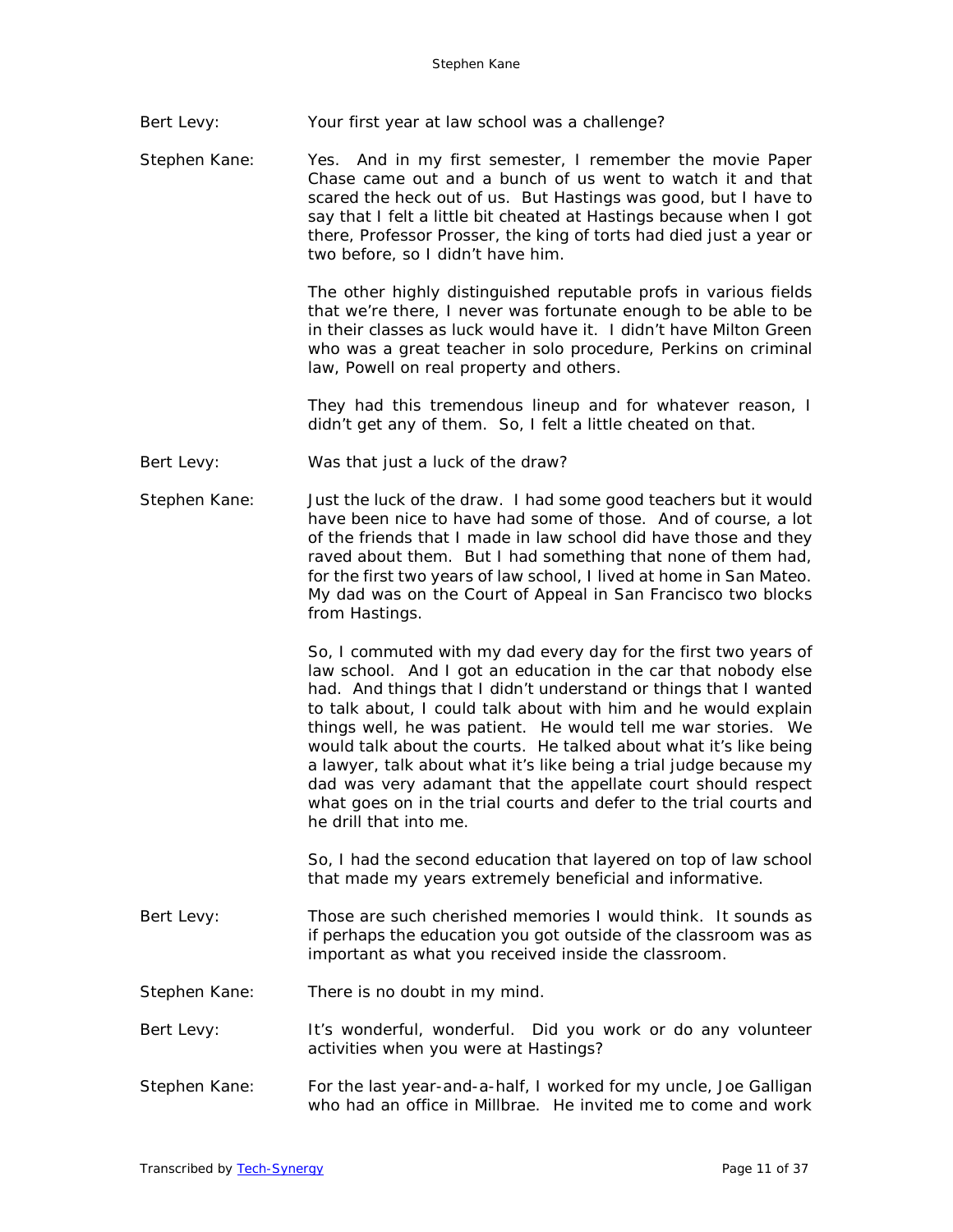part-time for him which was fabulous. I would work a couple of days a week and work on -- he had a general practice. So, I got exposed to everything, family law, tax, personal injury, business, wills and probate.

- Bert Levy: The real world.
- Stephen Kane: The real world.
- Bert Levy: That's wonderful.

Stephen Kane: My cousin was a lawyer in his office and they had another partner, and I got to go to court a few times. I saw their clients. I got to see how a law practice operates, so I have that. And then after my second year of law school, I got an intern job with the United State Attorney's Office, the Criminal Division in San Francisco and that was a terrific experience. I lived up there during that summer and work strictly on criminal matters for the U.S. Attorney's Office. I got certified as a student and I got to try a non-jury case in front of a magistrate judge, criminal case, assault and battery, which was terrific.

> And then toward the end of the summer, I actually got to work a little bit in the Civil Division.

00:40:02

They had a need for some help and they kind of loan me out so I got exposed to that. It was a marvelous experience. So, between the two, I got a little bit of exposure to the criminal law and then I had exposure to a general practice.

- Bert Levy: So, you finished your three years at Hastings. You couldn't finish in two years. I'm sure you wanted to.
- Stephen Kane: I wanted to. I did.

Bert Levy: You finished for three years and then you took the bar exam.

- Stephen Kane: Yup.
- Bert Levy: Do you have any recollection of the bar exam and how you prepared for it?
- Stephen Kane: We all do, right? We don't forget that. Well, another fortunate thing happened to me. My uncle, Joe Galligan's secretary, longtime secretary, she and her family had planned a trip to Europe for six weeks during the summer of 1976 that almost exactly coincided with the bar prep time period. It was like the second week of June to the third week of July and they needed a house sitter because they had a couple of dogs and a cat, and fish, and so forth. So, I house-sat by myself, then would go to the lectures for the bar review course, take care of their animals and then I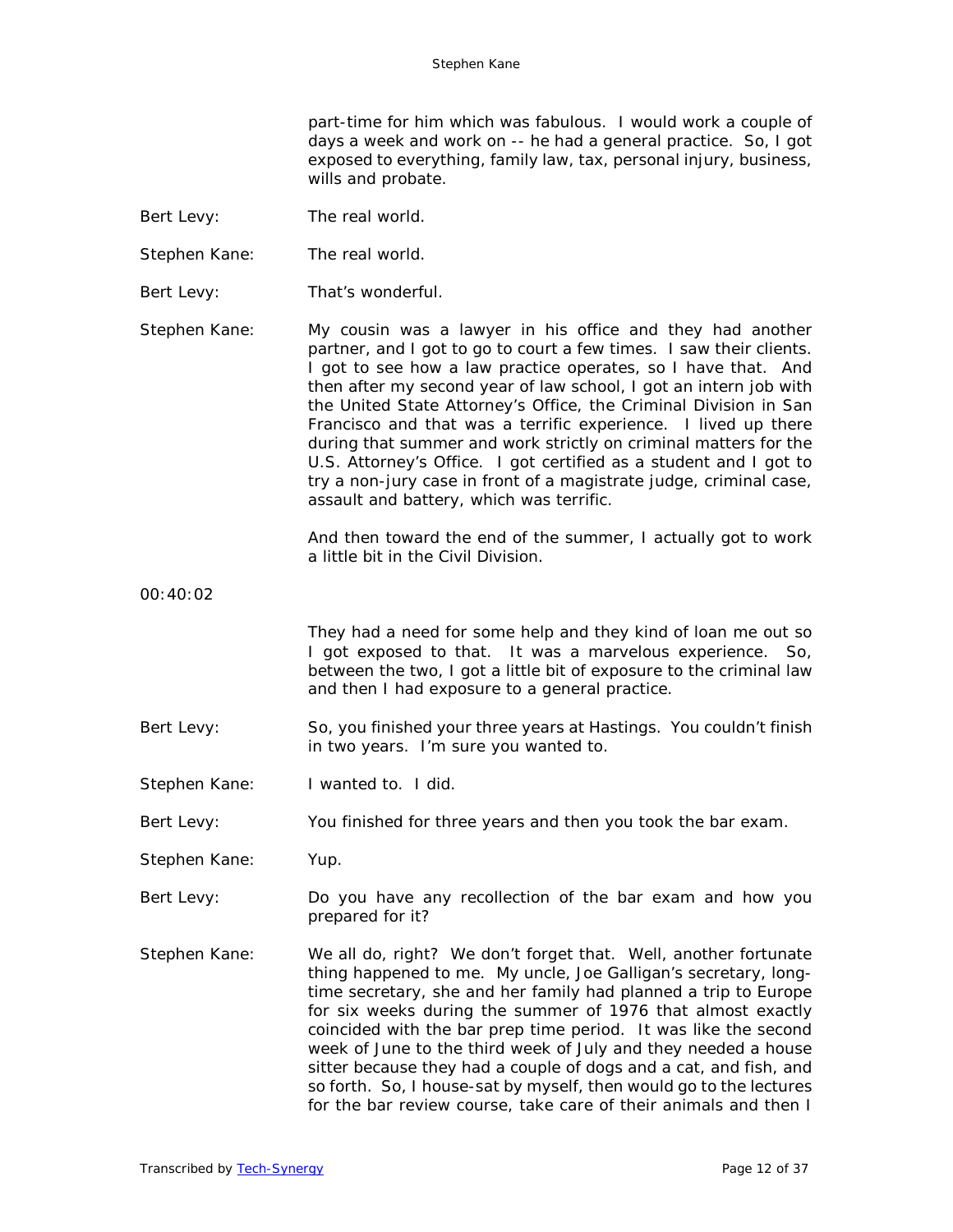would study without any interruption in this house that I had all to myself. So, that worked out well.

And as I was studying for that exam, the summer before I worked, I became involved in the moot court program at Hastings and the last couple of weeks of July of that summer, I was at Hastings working on moot court stuff for the next year, my third year, when the bar exam was being administered at Hastings. And I knew a third year student that had just finished and had taken the bar exam and I ran into him in the elevator as he had just finished the last day of the bar exam and I said to him, "Well, how did it go?" And this guy had done well at Hastings. He was a good student and he said, "I passed."

He failed. And I found that out, of course, months later and I never forgot that. And I remember studying for the bar exam saying, "You know what? I've gone through school, I've been a good student, I've done what the teachers have said but this was hard and don't take it for granted because I'm not coming out of there and approaching this like no problem."

So anyway, I took the exam. I thought the exam was kind of what I expected. I mean, it was hard but I felt like I gave it my best shot. And the hardest part was waiting for the results.

- Bert Levy: How did you find out you passed?
- Stephen Kane: My dad either called the dean at either USF or Hastings that he knew or they called him because back then if you remember, Bert, we didn't have the internet and all that stuff. The bar association, as I recall, would release the names to the law schools and they could post them at the law schools. And they did that, I think, the day that they mailed out the envelopes. So, if it took two or three days for you to get in the mail, the law schools would have it posted. So, that's what happened. Whatever law school person my dad knew, either called my dad to tell him he had gotten the list that I passed or my dad had called to ask and then my dad called me and told me.
- Bert Levy: That's a moment you'll never forget, I'm sure.

Stephen Kane: I'll never forget that.

- Bert Levy: So, now you have graduated from one of the finest universities in the country, University of Notre Dame, magna cum laude. You graduated the top of your of class at Hastings.
- Stephen Kane: No, I wasn't. I wasn't that a good student.
- Bert Levy: Pretty good, I heard.
- Stephen Kane: I tried.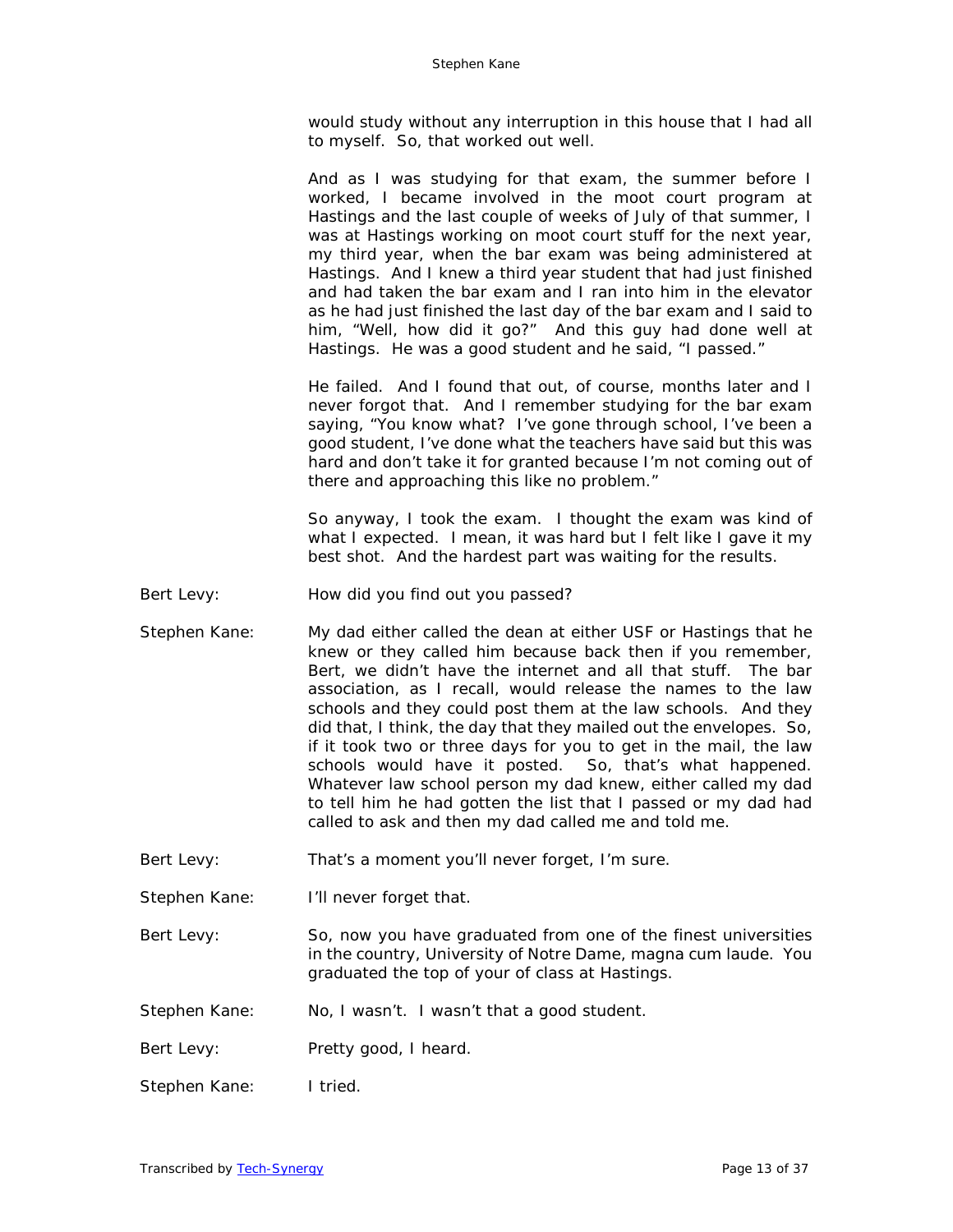Bert Levy: I heard pretty good.

Stephen Kane: No, I had a tough time. I mean, I didn't finish near the top.

- Bert Levy: You did pretty well. You're engaged in moot court activities. I'm sure you thought in your mind you were interested in possible future as a trial lawyer.
- Stephen Kane: Yes.
- Bert Levy: And you were facing a very big decision in your life once you passed the bar, "Where am I going to land? What am I going to be doing?" What ended your thought process in the calculus in determining where you would ultimately begin practice of law?

00:45:07

Stephen Kane: Well, this all goes back to the fact that I never liked the big city. I don't like the mild temperatures of the Bay Area. I like heat. I like the wide-open spaces. I knew that about myself when I was going to law school.

> So, I went through the motions of applying to some law firms in the Bay Area, but in the back of my mind, I really wanted to maybe start somewhere else geographically because I wanted to be able to afford to buy a house without waiting forever. I wanted to be able to practice law and be a big fish in a small pond. I wanted to be able to try cases before I was 35. And I thought, "I'm going to have to go a smaller community to probably do that." So, I was thinking about places like Santa Rosa, Sacramento, and Modesto, and things like that, and I would send resumes out to these places and I did interview one or two places but nothing was really clicking with me.

> So, over the Christmas holiday break of my third year of law school, I had some conversations with a couple of my friends in law school. One was Howard Sagaser who was from Avenal in Fresno County. And another was a close friend that I had that I studied with named, Rod Jinks(ph) who is from the Bay Area but he had come down here and interviewed with the McCormick Firm and had been offered a job as a business lawyer. And Howard got interviewed with the Thomas Nel Firm and was coming back to Fresno to practice. And they were telling me about their plans and I got very interested because Rod told me that this firm he was joining as a business lawyer was really noted as a trial firm and that I had to consider it.

> So, I went home and I talked to my dad and he was familiar with the law firm. He knew Dick(ph) McCormick and Jim(ph) Barstow and Dud(ph) Sheppard from days gone by. That's a very fine firm but you really want to go to Fresno and we don't have any family or connections there and I said, "Well, I think I'm going to send them an application to see what happens." I did. They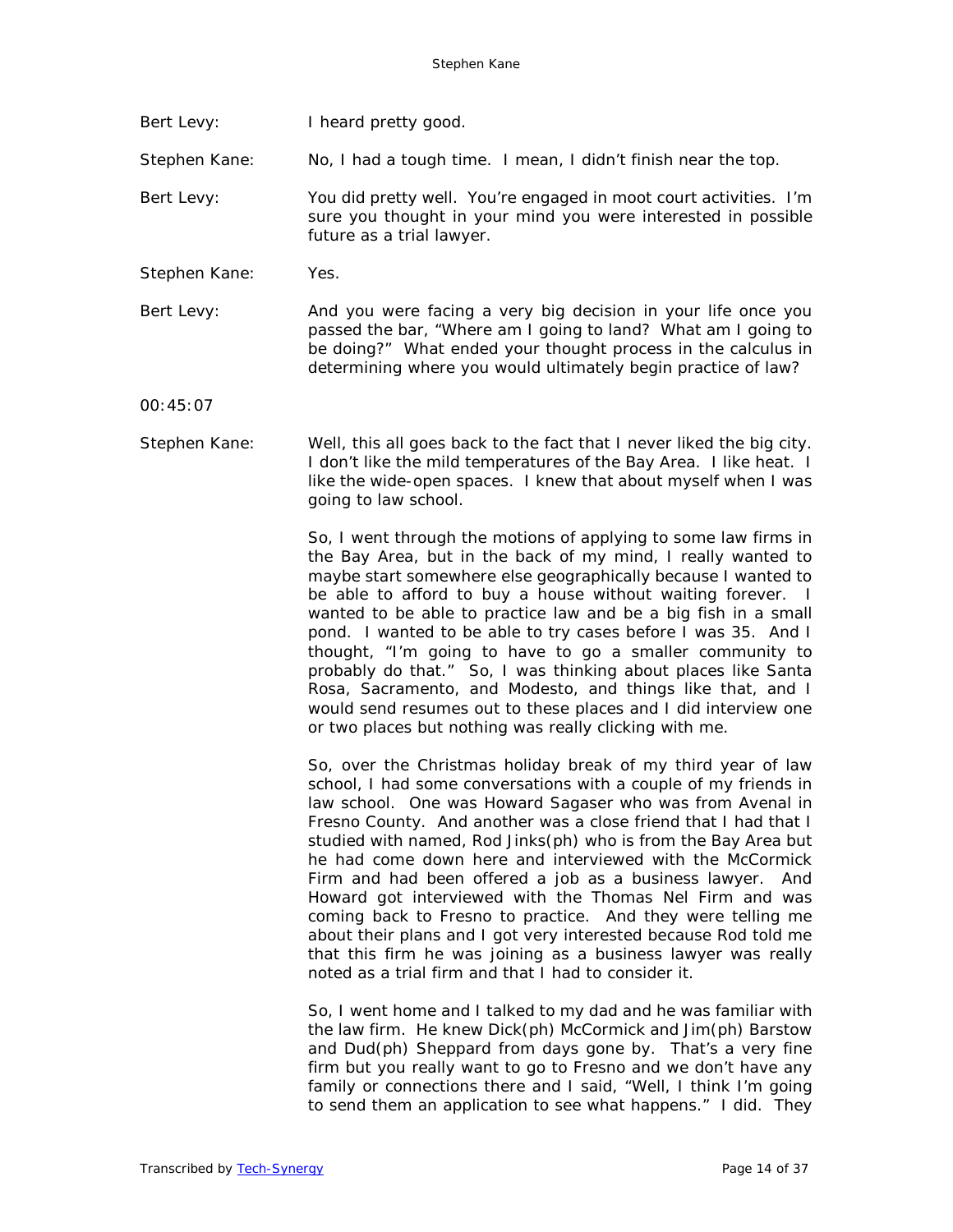interviewed me. They offered me the job. I came down for the interview. I just fell in love with the area. People seemed friendly. It was just kind of what I was looking for. And so, in August of '76, waiting for bar results, I started with McCormick Barstow and never looked back.

- Bert Levy: It's incredible that your entire legal career prior to becoming a judge was with, as you mentioned, the very prestigious Fresno law firm of McCormick, Barstow, Sheppard, Wayte & Carruth. You spent your whole career with that firm.
- Stephen Kane: Yes, 15 years.
- Bert Levy: That's extraordinary really. You are initially an associate and then became a partner in the firm. Tell us about that experience.
- Stephen Kane: It was extremely positive and I was just very fortunate to have come along at a time when that firm was growing and there were so many exceptional lawyers and people in that firm. Dick McCormick was still there. Jim Barstow was practicing. Dud Sheppard was practicing, Bob Coyle, Larry Wayte, Lowell Carruth, Oli Wanger, Steve Cornwell, Jim Wagoner, Mike Woods, Mario Beltramo. These were extraordinary lawyers and I learned from all of them. I got to accompany Oli Wanger on a jury trial he had. I did the same with Steve Cornwell on a case so I saw it from beginning to end with a very fine lawyer in charge. And then, all of those other lawyers that I've mentioned helped me and guided me and I got to observe them and watch them.
- 00:50:00

They also knew that I was from the Bay Area. I didn't have any roots here. They all welcomed me into their homes. They all set me up on blind dates. Finally, one of them turned out to be successful. But it was just a very fulfilling time for me. Steve Cornwell roped me into coaching kid's soccer within weeks of my coming here, I have never played soccer. And I ended up doing that for six years and I did most of those years with Gordon Park who joined the firm when I did, got involved with that.

Bert Levy: Just before you were ever married?

Stephen Kane: Before I was ever married. And then, bought my first house after I was there only two years, small simple house but I could afford that in Fresno. There's no way that would've happened in the Bay Area. I got to try cases in my first year as a lawyer. I got a caseload. I got to be a lawyer. I got to work on big cases for other lawyers, taking depositions, going to court, traveling across the country.

> I just feel like that opportunity and that setting accelerated my development as a lawyer more so than if I had gone to work for some big city firm, got paid more money, whatever, but I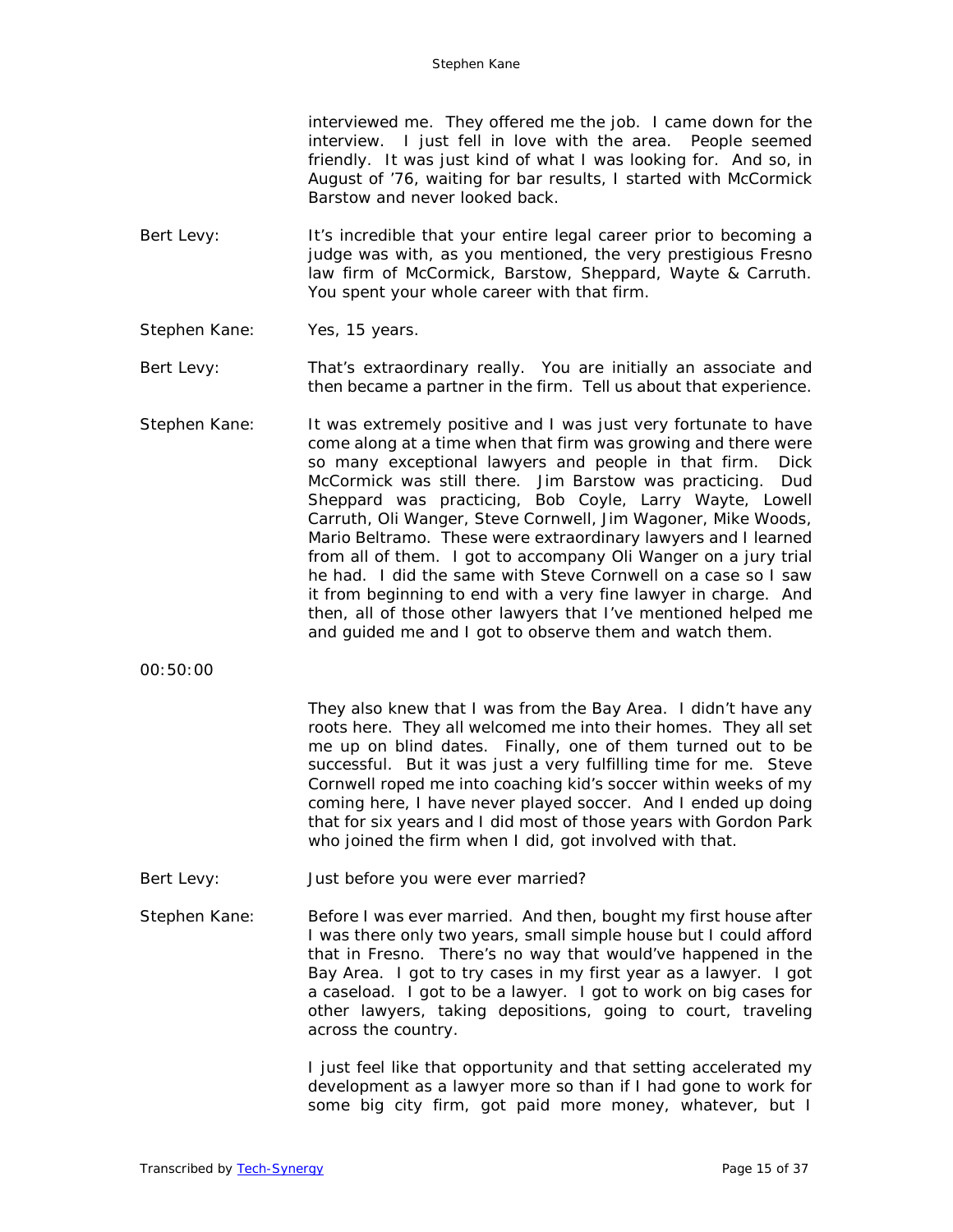wouldn't have developed as a lawyer as fast as I did here and I am forever grateful for that. Plus, this is a wonderful legal community as you know, Bert, to practice law in. There are a lot of wonderful members of the bar here that even as Fresno has grown it still has a collegiality in an environment that is welcoming for young lawyers.

Bert Levy: And Steve, you earned an exemplary reputation as truly outstanding lawyer and a person whose word is your bond and I know that you know that attorney's reputation is one's most important asset. And whenever anybody in our community ever mentioned the name Steve Kane, there was automatically a very positive response to the mention of your name, and that's something that I'm sure that you cherish both as an attorney and as a judge to this day.

> And so, you were an attorney there at McCormick Barstow for many years and then the opportunity presented itself that, perhaps, you might want to become a judge. Can you tell us and share your thought process about the endeavor of becoming a judge and what analysis in your mind you went through thinking about the change from being an attorney in McCormick Barstow for so many years and then possibly taking the bench?

Stephen Kane: I have to say that of course my dad had been a judge and then retired early and went back to the practice of law. Again, he never encouraged me to go on the bench. And then, Bob Coyle left to go on the federal bench from our firm. And then, several years went by and then Oli Wanger and Larry O'Neill left to go on the bench, Oli to the federal court and Larry to the superior court. Actually, Larry went first and the next year Oli went on to the court. And at the same time, Brad Hill left our firm to go on the trial court.

> So, these were people that I knew and admired. I was especially close to Larry and Brad and I really never thought about it much until after they were gone. And so, then I started thinking about it because they were enjoying it very much and they were telling me so. And the other piece to this puzzle is that Brenda and I at that point have four small children and I was working hard and I was enjoying the practice very much and our firm was growing and I had a lot of responsibility. And there were things that I wanted to do as a lawyer that I hadn't done yet because I was just sort of hitting my stride.

00:55:02

But I had these tagging at home that was going on because it wasn't so bad working hard Monday to Friday but it was tough having to go to the office on a weekend to get ready for a trial or something and leave the family behind. So, that entered into the equation. So, I thought about it and thought about it and I finally, in about September of '91, decided to put my name in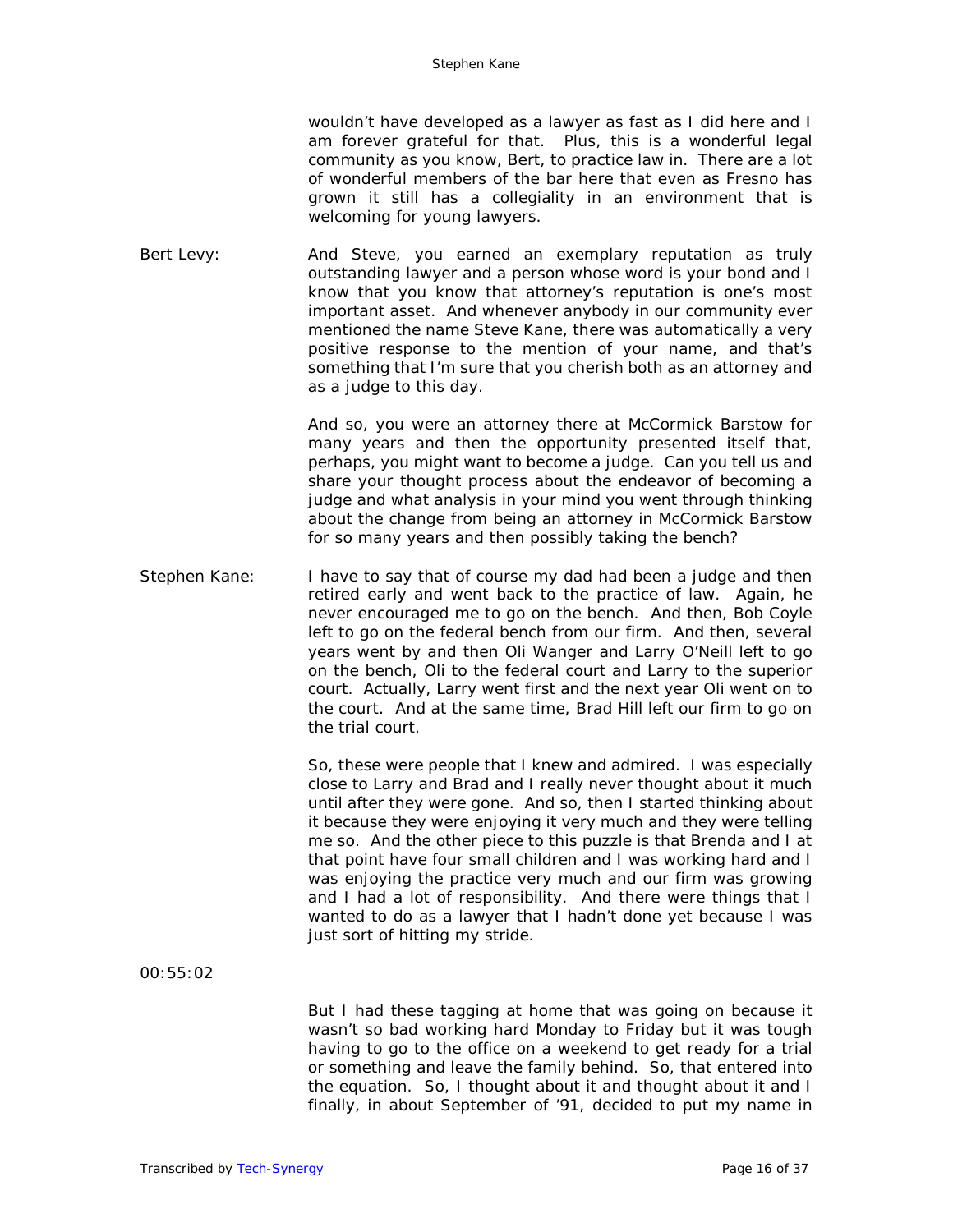and there was a long list of people that had their name in at the time. Some of whom had it in for a long period of time and I didn't think that my chances would be that good. And the sitting district attorney has his name in. Former president of the bar association had his name in and there were some very strong candidates. But sort of at the last minute, the district attorney withdrew his name and I don't know what else happened. But in January, just four months later, I get the call from Chuck Poochigian and now --

Bert Levy: Appointments?

Stephen Kane: Mm-hmm, appellate court here.

Bert Levy: He is appointment secretary at that time to Governor Wilson.

- Stephen Kane: Yes, and extended the appointment offer to me. So, I only had four months of sort of stewing over this, wondering what the future would hold, which isn't a very long time. Most people wait much longer, so I was very fortunate. But it just kind of confirmed to me that it was right. This was the right thing, it was the right time. And so in February of '92, I took the bench.
- Bert Levy: Of course, you prepared yourself well over the years to become a judge. Going back to when you were an attorney, you were active in the Fresno County Young Lawyers Association and the Fresno County Bar Association, and you're active in a number of community activities that I would think helped you in your judicial selection process.
- Stephen Kane: I think so. I think all of that contributes. And I think that's how you and I met, Young Lawyers Association, baby lawyers and friends ever since and it all stems back to that. And there are others that I have met at that time that got me more immersed in the legal community than I would've been otherwise.

It's very easy when you're practicing law and you're busy to just live in that world. But we had people in the firm that encouraged the lawyers to be involved in other activities, legal and non-legal. And so, a good part of my maturation here was being involved in bar association activities, we got involved -- you remember, Bert, that group that we were on the board for several years was responsible for starting the mock trial competition for high schoolers here in Fresno which is still going strong. I think we instituted the photo legal directory at that time which is still in existence. And we started the Hopper Luncheon which is still an annual affair --

- Bert Levy: For the young lawyers?
- Stephen Kane: So, I am proud of those things. Then, I got on the board of the bar association directors and I thought that was very helpful too. And back then, we evaluated judicial candidates if you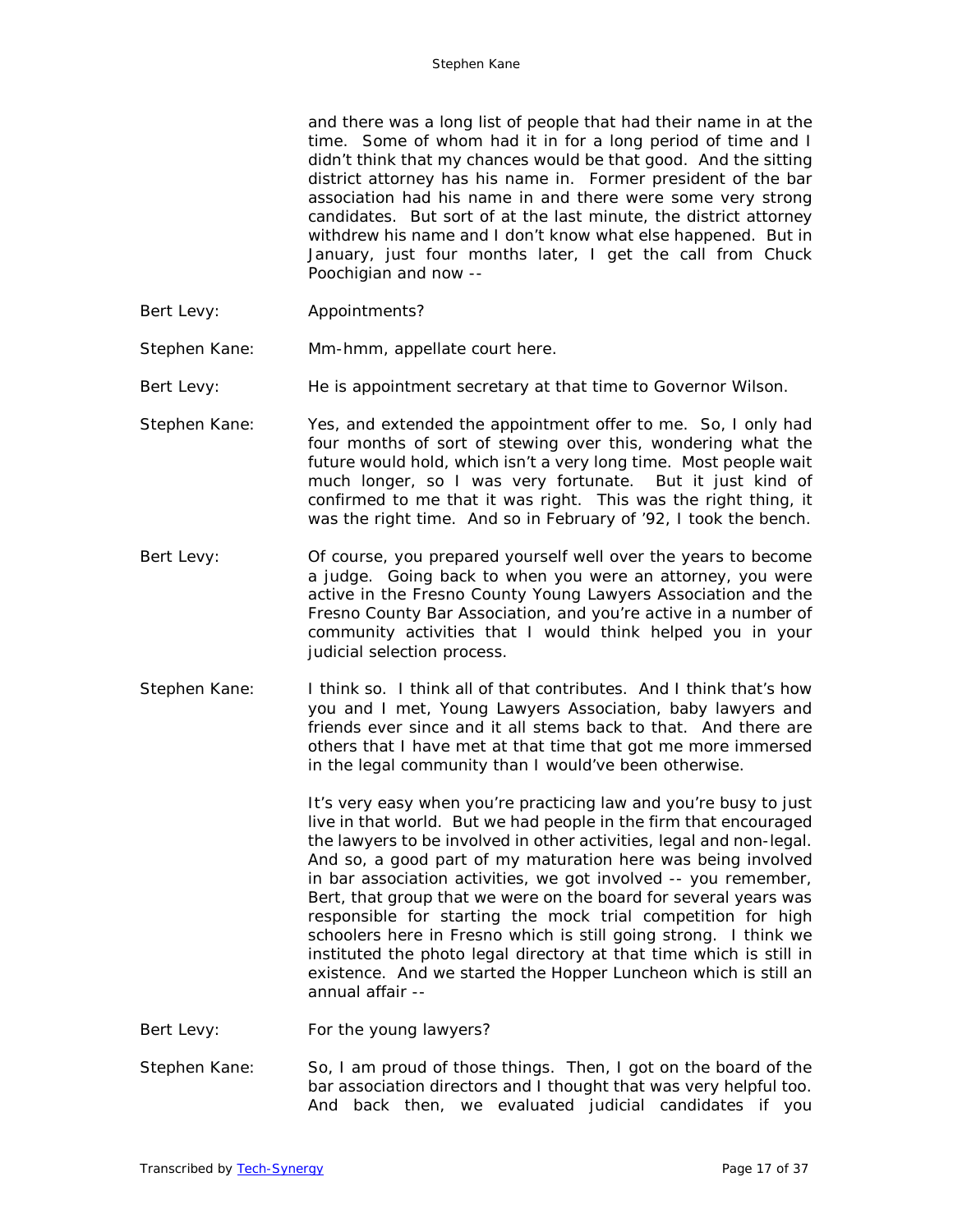remember. So getting back to your question, I think that really did play a role because we were asked to evaluate judicial candidates and it makes you think about what qualities good judges have and what should be emphasized and what should be looked at. And I got involved in that process.

- Bert Levy: So, Steve, you were also a member of ABOTA, a very prestigious group, American Board of Trial Advocates. I know that's a tremendous honor that you received.
- Stephen Kane: Yes, and I was very proud of that. The firm that I was with had a lot of members in ABOTA and I felt very special when I was able to join that group.
- 01:00:00
- Bert Levy: I think that's a wonderful testament to your talents and experience as a trial attorney. So now, you got the phone call from the governor's office in early 1992.
- Stephen Kane: Yes.
- Bert Levy: And you're sworn in as a judge of the Superior Court of County of Fresno. How would you describe your experience and transitioning from an advocate to a decision maker?
- Stephen Kane: It wasn't as hard as I thought it would be. I guess I was ready for that transition because I didn't find it that difficult to transition to. The assignment that I was given initially was as a general trial department and I did civil law and motion and I was very comfortable with that. And of course, I was starting to handle primarily criminal trials and that was new.
- Bert Levy: You said you'd never done any criminal work as an attorney?
- Stephen Kane: No, I had not. And I had never done any family law. And occasionally, when you were a general trial department, you'd get the long cause family cases and a steady diet of criminal cases. So, that was what I needed to learn and to get comfortable with, and that took some time but I remember Judge Hollis Best saying, "When you come right down to it, the rules of evidence are the rules of evidence and a trial is a trial and a jury is a jury." And he says, "It won't take you that long before you feel comfortable." And he was right.
- Bert Levy: You mentioned Justice Best, who was just a tremendous member of our legal community and judicial community for so many years. Did anyone take you under their wing as a mentor when you ascended to the superior court?
- Stephen Kane: Yes, Larry O'Neill. You know Larry well.
- Bert Levy: Yeah.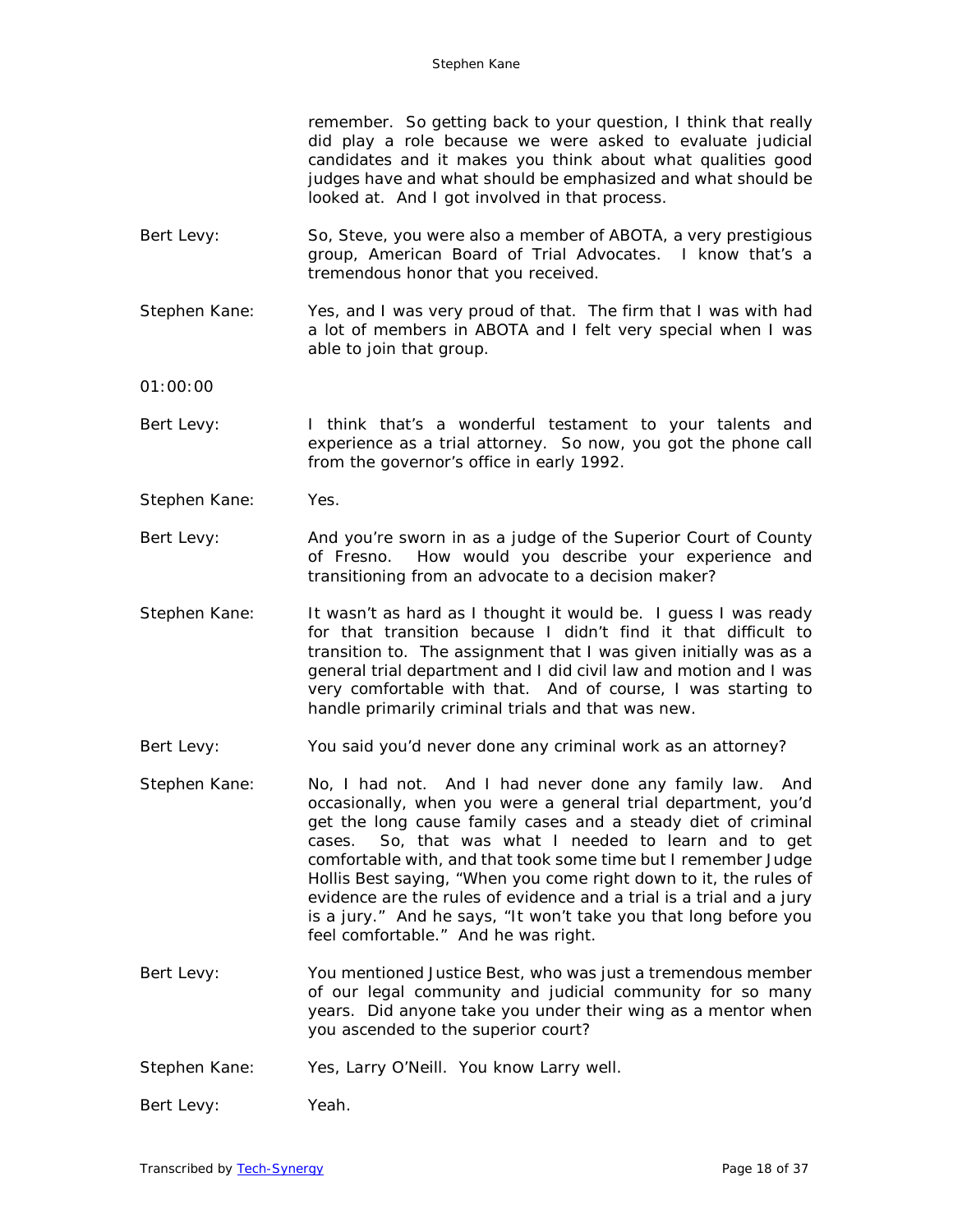Stephen Kane: Larry is known well in this community. When he took the bench in 1990 as a superior court judge, I think he was 37 years old but way beyond his years. And when I joined the bench two years later, he was being sent out to juvenile court to be the new PJ out there. But a year later, he came back and became the assistant presiding of the whole court and then became the presiding judge.

> Larry is an extraordinary person in many ways. His time management skills are second to none. He's got a lot of street smarts and he knows how to connect with people. So, he's got personality but he's also got the conviction and the strength of character to do things the right way and insist that everybody come along with that.

> So, Larry was great because he would give me many practical tips on how to manage a courtroom, and they were all valuable, and they were all reliable and it helped me tremendously. When something would come up, I would ask him and chances were he had dealt with it before, he had a practical response and I followed his advice religiously and I think it made me a better judge.

- Bert Levy: This is the same Larry O'Neill who you first met at Bellarmine, correct?
- Stephen Kane: Yes.
- Bert Levy: Isn't that amazing?
- Stephen Kane: Yes.
- Bert Levy: Both ended up in Fresno, both on the superior court bench at the same time. As of that --

Stephen Kane: Same law firm.

Bert Levy: Same law firm, exactly. I can share your sentiments about Larry because he did the same for me as well. What assignments - so you mentioned the family law and criminal law assignments were somewhat new to you but you were able to acquaint yourself with criminal law after a relatively short period of time.

 $01.05:01$ 

And you gained the respect of the attorneys of Fresno County as well as the bench of the superior court and you ultimately became the presiding judge at the Fresno County Superior Court. Did you find that experience rewarding or challenging?

Stephen Kane: Both. It was rewarding. It was satisfying but it also was aggravating. As you may recall, Bert, things were changing in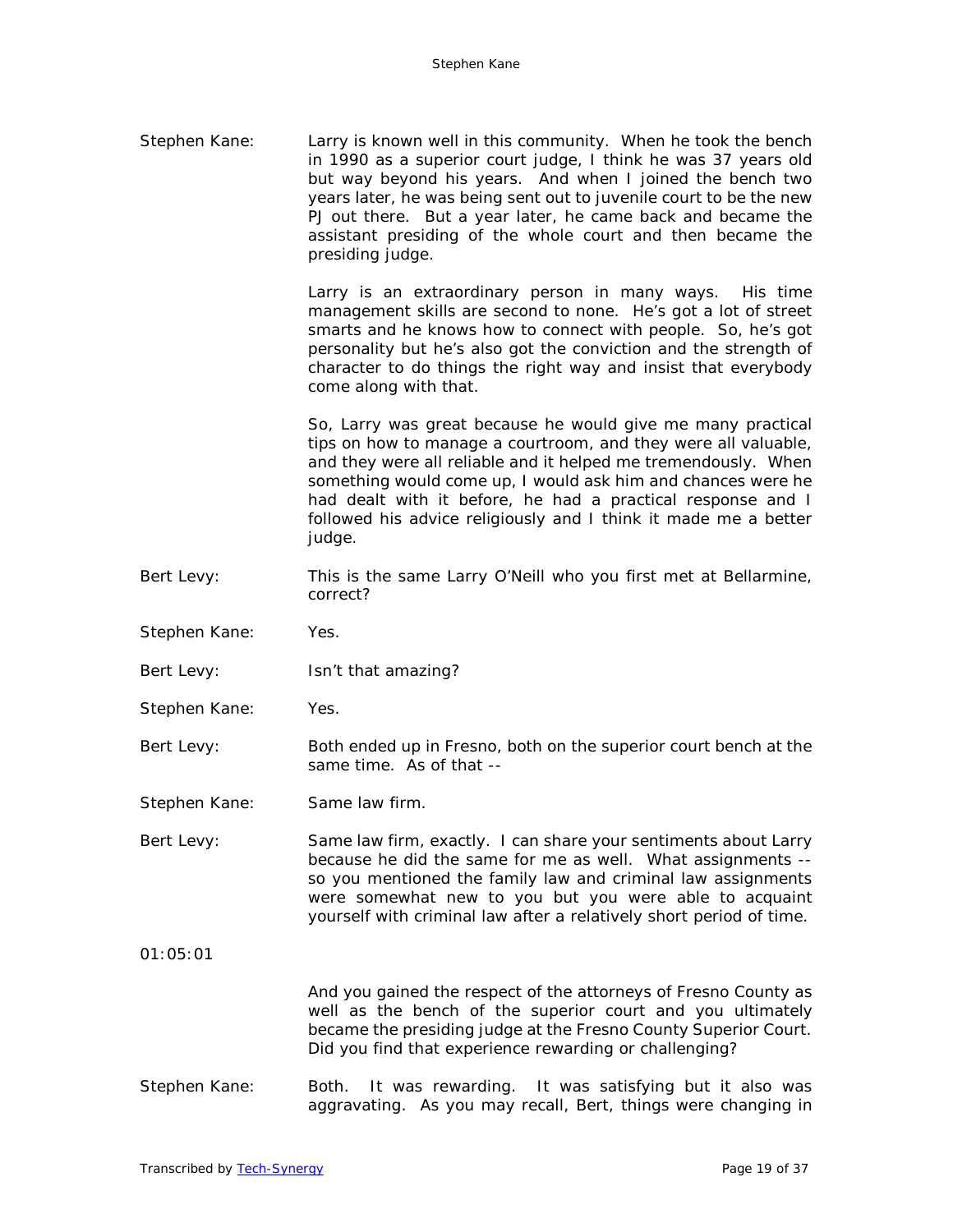the state court system at that time in the mid-90s. The state powers of the court in Sacramento had decided that they were going to move toward consolidating whole of the trial courts ultimately unifying them. But initially, it was a consolidation that was limited to administrative consolidation. That was decided. And so, Fresno County had three separate court organizations. We had the Central Valley Municipal Court which basically were the outlying former justice courts in Fresno County. And then we have the Fresno Municipal Court and then we have the Fresno Superior Court, three different courts, three different court administrators, budgets, different presiding judges but all constitutional officers. And when the state decided that they were going to require that all county courts have a single administration and work toward a single budget, that created a lot of turmoil in most places, many places.

Fresno County was the leader in this transition and I give a lot of credit to the three court administrators that our county had. We had Mike Weinberg in Central Valley, we had Sandy Silva(ph) in the Fresno Muni, we had Tamara Beard in the superior court. They got along well. They respected each other. They were extremely capable and that made it easier for the judges to go along.

So, Judge O'Neill was the presiding judge in '94 and '95 when all of these were starting to happen. And you'll remember we decided as a court to have a retreat over at the coast. The judges paid their own way over there but we had a meeting, a two-day meeting over there to talk about whether do we want to actually formulate, consolidate the judges into a single court with a single presiding judge? And we decided not to do that at that initial meeting but everybody got along and everybody decided that we should continue talking about it. So, we formed a committee, two members from each court, Larry O'Neill and I were on the superior court. We had Chip Putnam and Ed Sarkisian from the Fresno Muni and we had Jim Aaron and Tony Ishii from the Central Valley. And we met during the 1995 year and we came up with a memorandum of understanding that we thought all the judges could live with because we thought it was inevitable that we were going to be forced to this anyway. We wanted to get ahead of the curve and do it on our terms.

We then had meetings, the three courts bought into it. There was enough trust where it succeeded. And in that fall, I was elected the first presiding judge of that new consolidated court and that started in January of '96 and I served for two years. Those were very different years trying to work through all of this consolidation and to build enough trust so that judges from one court wouldn't think that they were being treated differently than judges from other courts. We had to ask municipal court judges to do superior court work. And at times, superior court judges do municipal court work. But we got through that and almost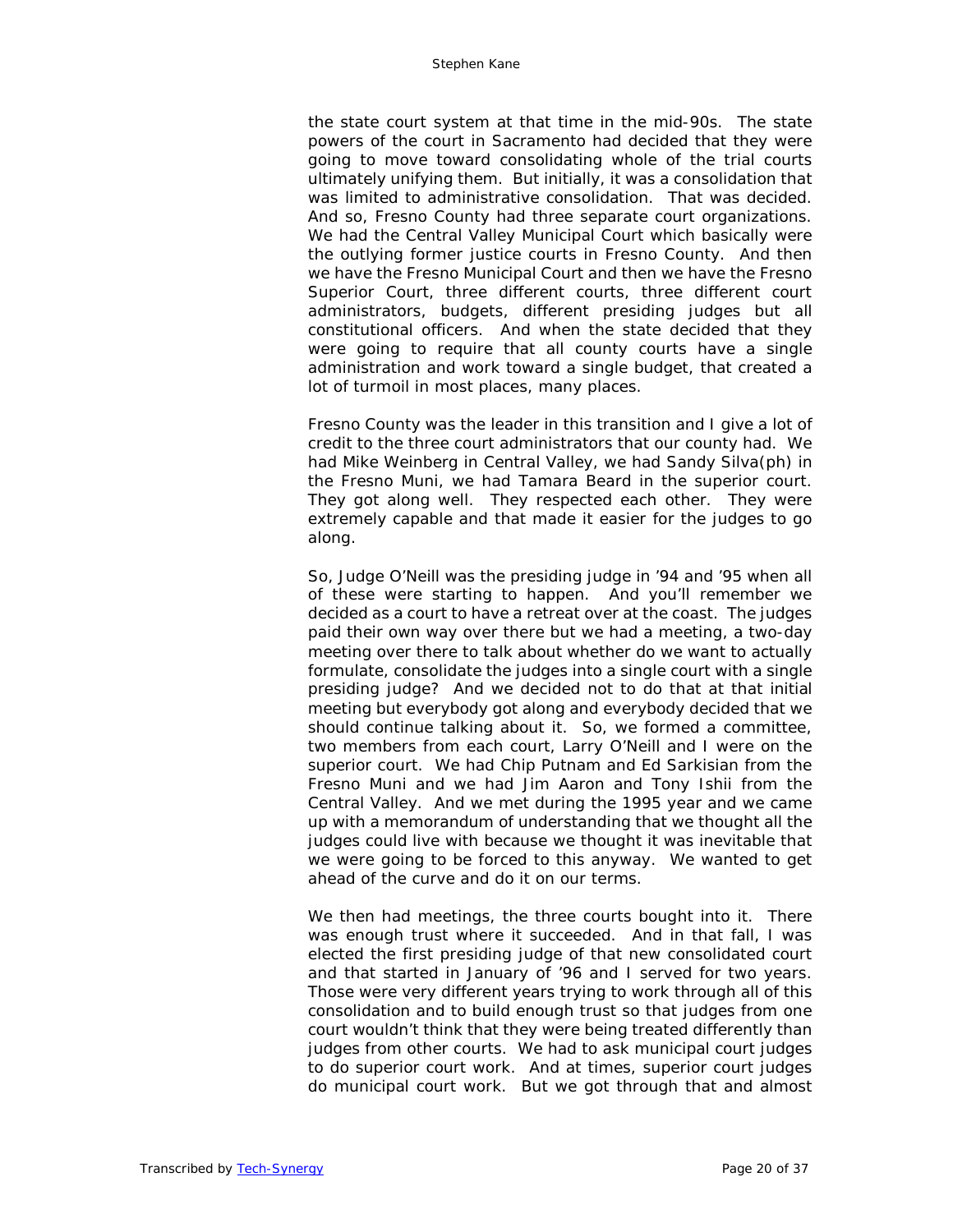without exception, the judges and the administrators worked together to make that successful, and it was.

And so when unification came along in '98, we were already there. So, we didn't have a big transition at that time whereas other courts did.

01:10:00

So, I feel very proud of the efforts of everyone during that time period, but it was a very difficult transition for the presiding judge, for the administrators because we asked people to make sacrifices and to be flexible, and to have some understanding about the changes that were being made.

I analogized this too. Can you imagine what would happen if in a given city, take the city of Fresno, if it was decided that the city council should consolidate with the board of supervisors. Or, the Fresno County Sheriff's Department should consolidate with the Fresno Police Department. If you were to toss that out, the people that would be affected by that would say, "That's crazy talk." Well, that's essentially what the judges of this county did in 1995, '96, '97. So, I'm very proud.

- Bert Levy: And ultimately, do you feel that that was beneficial in the long run for the administration of justice?
- Stephen Kane: That's an ongoing issue. I never really thought about it any detail because it was an accomplished fact that we had no control over. There have been many benefits. But there are some aspects of it that we miss from the old system. The old system, there are judges that preferred doing municipal court work and they did not -- they applied for the municipal court, they like that kind of work, they like being in the court all day interacting with people, but they did not necessarily want to be in family law or doing juvenile law or something else. And now, everybody is a superior court judge so you're subject to being assigned to anything.

The old days, you could have five years as a lawyer and apply for the municipal court position. And some people think that's a good testing ground to see how somebody does to see if they - and then, should be elevated. Well, we don't have that step process anymore. It's just one court. So, those are couples of things and some people feel that the consolidation has placed a disproportionate amount of authority and power in the San Francisco with the administration offices that operate the courts. But again, that's a two-edge sword because there have been efficiencies and savings that have been realized through that but there is the give and take of giving up some local authority too.

But I would say, the bottom line is, that for Fresno County it was a good thing because we were depending on the board of supervisors to fund our courts and they were not doing it, and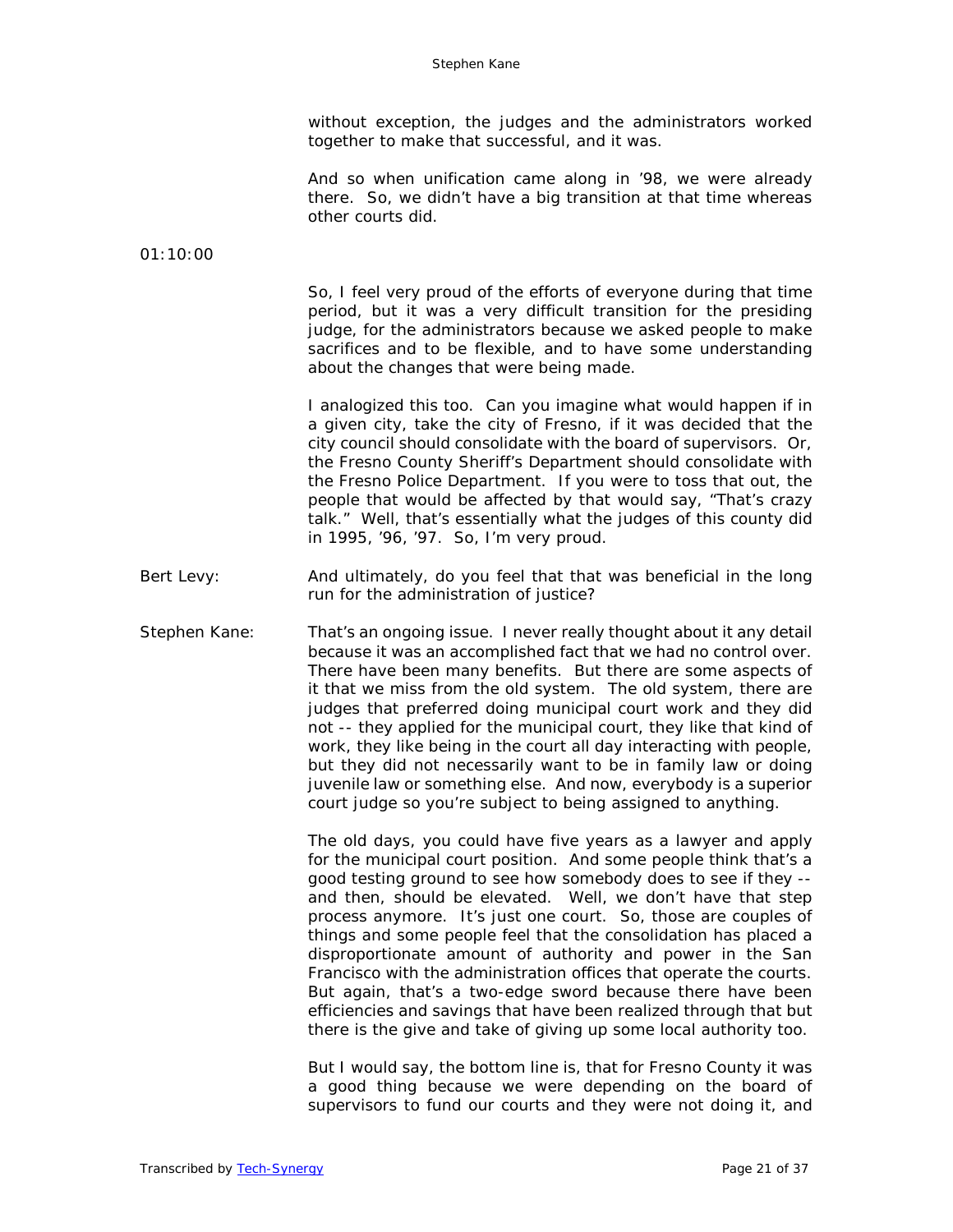they didn't have the money to do it. And with state funding, we got more funding because it was obvious that we were in more need than other counties in the state. So, I think Fresno benefited from this unification state funding change.

- Bert Levy: I remember you handling some high-profile criminal cases as superior court judge. But I think your first love was the civil law and I believe you were the first presiding judge of the sole civil department in Fresno Superior Court, is that right?
- Stephen Kane Yes.

Bert Levy: Could you tell us a little bit about that experience?

Stephen Kane: Well, when I was presiding of the court, I had made a proposal in writing to all the judges that we create a civil department and I laid it out. I wanted five judges and I specified the days of trial and when they would hear law and motion and how it would work.

> It did not pass because we were feeling a lot of pressure from the caseload. Three strikes had just passed and there was just a lot of extra hearings and worry about the state of the law and sentencing was getting more complicated and there was just a lot going on.

01:15:03

And the fear was that if we took four or five judges and devoted them exclusively to civil that the criminal wouldn't be able to keep up with the load, so I lost.

So, about two or three presiding judges later, we have now Justice Brad Hill who became the presiding judge of the Fresno Superior Court. And right before he took office, a month before, he came to me and he said, "I think I want to start a civil department." And I said, "Really?" He said, "Yeah." He says, "I can't give you a five but I think I can give you a four. Will you head it up?" And I said, "You bet."

- Bert Levy: Music to your ears.
- Stephen Kane: It was. And to his credit, he didn't order a big meeting and take a poll. He just decided that he was going to do this as part of his administration and he was going to make it work and he did make it work, because we had three judges, Judge Hilary Chittick, Mark Snauffer and Don Black. They're still on the court.
- Bert Levy: All great judges.
- Stephen Kane: Great judges. And they all had civil background along with myself and we went to town. And we started trying cases and we set aside Fridays for settlement conferences that we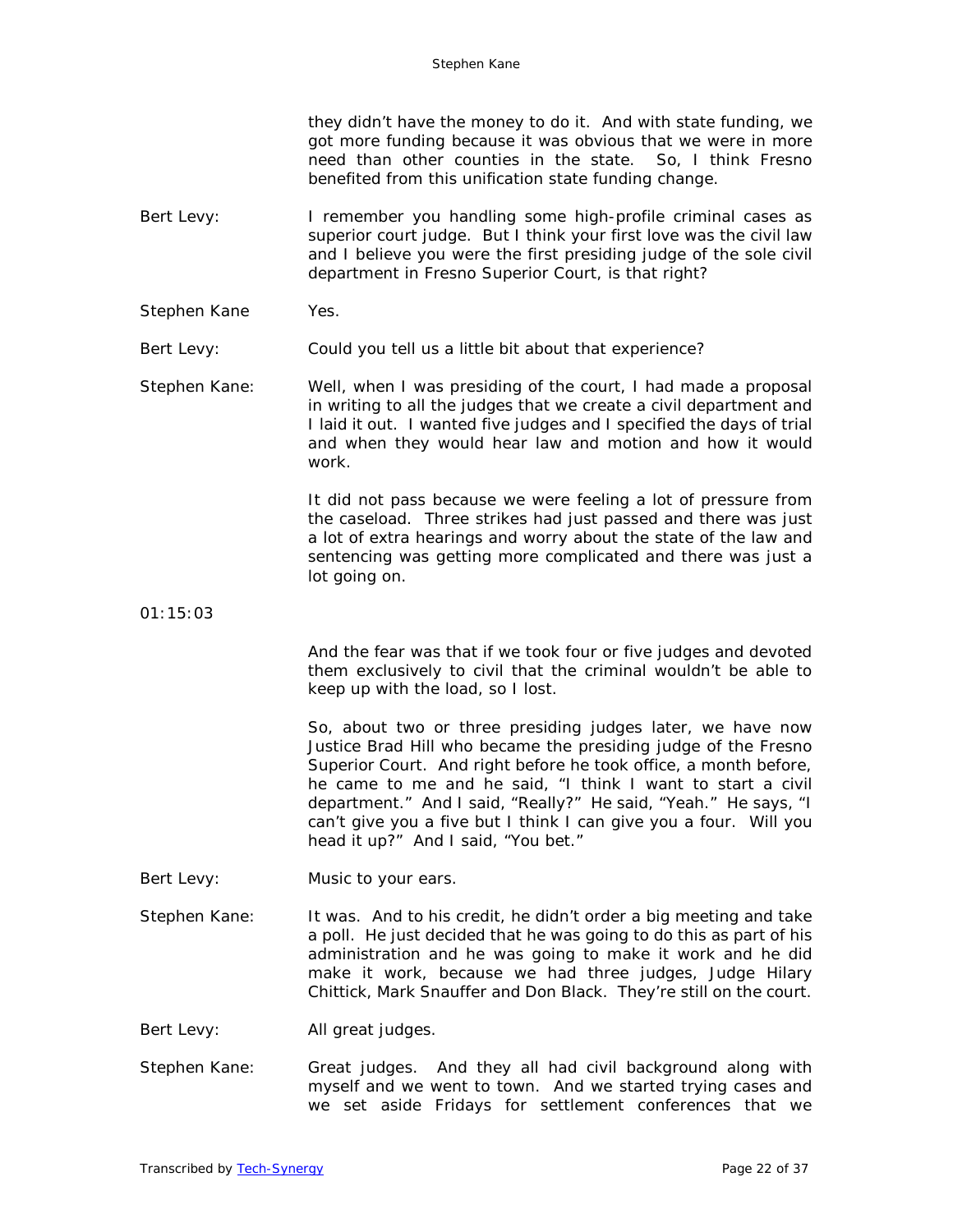conducted on the cases that were set for trial the next Monday. And we all have law and motion at 3:30 in the afternoon. This was all part of my original plan of years before.

And at that time we started, I think we had 108 cases that were pending that had come up for trial and it had been turned away because of no court available, what we called NCAs. Some of them multiple times but we had 108 cases that had been denied to courtroom for a civil trial because there was no courtroom available. We started trying these cases, settling these cases and the key was Justice Hill as the presiding judge of the whole court and he was operating the master calendar sending out the criminal law cases and some of the long cause family law and others.

When a courtroom would open up and we needed another courtroom for a civil case, he would assign them to that civil case. So over the next seven or eight months, we completely eliminated that 108 NCA backlog to the point where I think in August of that year, I think we had one NCA case to try and we tried it that month or the next month and we were then at a point where cases set for trial for civil were set for the first time.

And to my knowledge since then, it's been under control. And in fact in recent years, I'm told that many of those civil judges have tried as many or more criminal cases than civil because they're so on top of the civil caseload that they have time to try criminal cases. So, I'm very proud of that, very proud of the other judges that have served in that department over the years and very thankful that Judge Hill had the courage to institute that department and then support it that first year.

- Bert Levy: That's a tremendous accomplishment. Over the years, Steve, I know you had thousands of cases that you heard as a superior court judge. I'm sure thousands. Are there any ones that stick out in your mind that you would like to share with us briefly?
- Stephen Kane: You're talking about the superior court?
- Bert Levy: Superior court first, mm-hmm.
- Stephen Kane: A few come to mind. In my second year on the court, the presiding judge asked if I would take a capital case that was going to go to trial in two months and I said, "Yes." And that case was tried in basically the summer of 1993. So, that was a huge challenge for me because capital cases have a whole bunch of different rules and things that you have to be concerned about.
- Bert Levy: And that's after you had only been a superior court judge for a little over a year?
- Stephen Kane: Yes. And so, I had to really bone up on how to manage and try a capital case.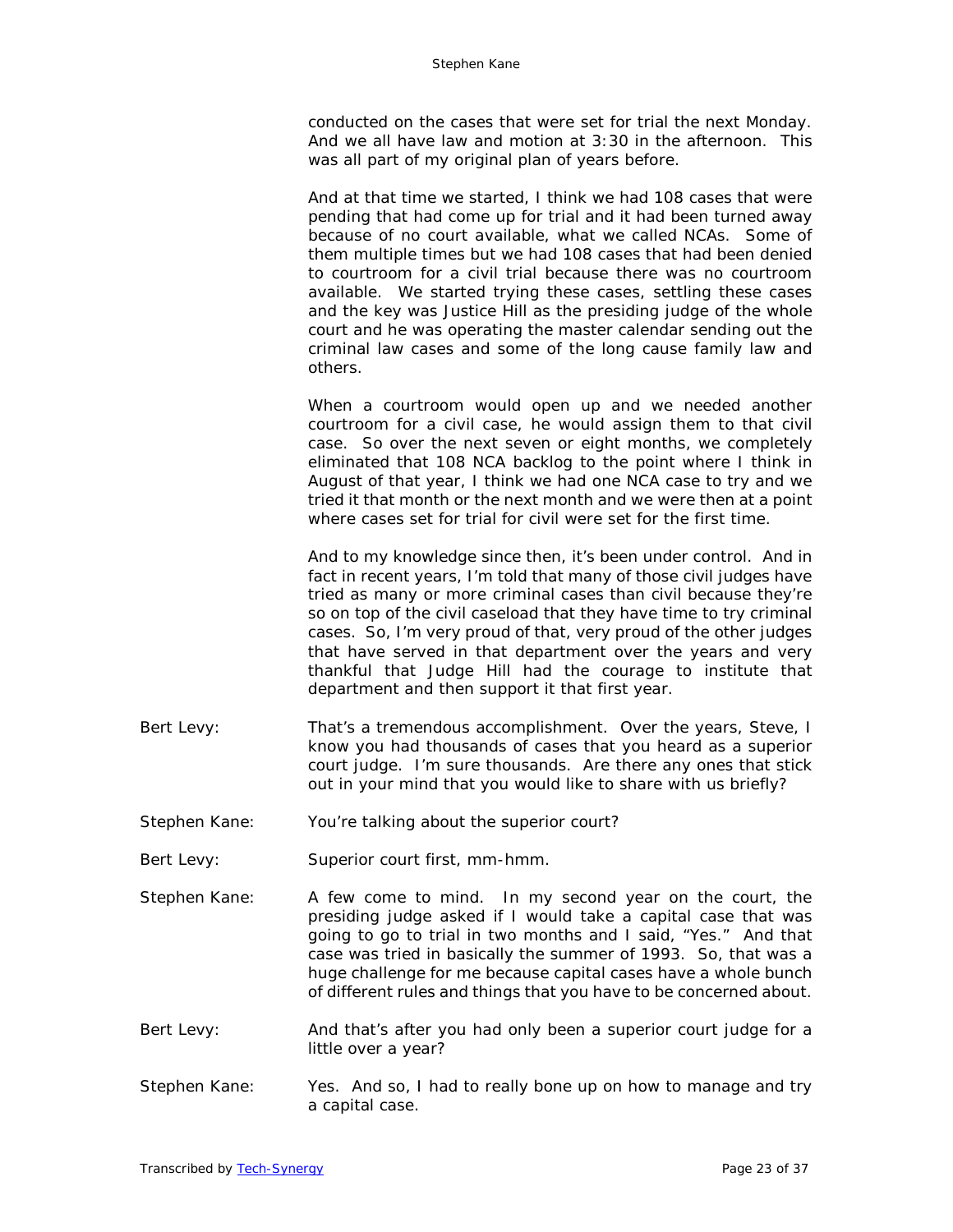And then, at the end of the guilt phase in which the defendant was found guilty of first degree murder and special circumstances, both parties waved a jury on the penalty phase. So, here I am as a fairly new judge having to then decide the penalty phase on that case which I did. So, that case stands out.

I had one of those move away family law cases that you may remember because you were close to my chambers and I know I bent your ear a lot on it because it was before -- it was at the Burgess case came out, it was before the California Supreme Court weighed in on this and set some rules and we were trying to figure out who had the burden and so forth. And it was a very difficult case and I made my ruling. It was two very good lawyers, Bill Richert and Steve (01:21:02), very tough case where I made my decision and I wouldn't have felt good either way. They're just where they are, but that case sort of stands out.

And then a couple of years later, I had another capital case with three defendants and that took a long time and it was a lot of work to have a jury that long, several months, but we got through that. And then, there was a smattering of lots of other cases that I found interesting but nothing really stands out for today.

- Bert Levy: So, looking back during your time as a superior court judge, just very briefly, what did you like most about being a superior court judge and what did you like least?
- Stephen Kane: I think I liked most being in the courtroom being a judge, either presiding over a jury trial or a court trial or hearing law in motion. That's what I liked the most, it was being a judge. What I liked least was all of the stuff that went on behind the scenes administratively, personnel, funding, having meetings with some of the other agencies in the county that are so vital to the court system.

And, Bert, you've been involved in a lot of administrative things over the years in committees and so on and so you know that once you get involved in that, it's hard to pull yourself out and it can drain you. But it's all necessary and it's important and you can derive a lot of satisfaction from that work. But in a perfect world, for me, I would've preferred just to be in the courtroom all day and go home.

Bert Levy: So now, you've been a superior court judge for quite a few years and tell us about your decision to apply for appointment to the Court of Appeal and your approach of that process.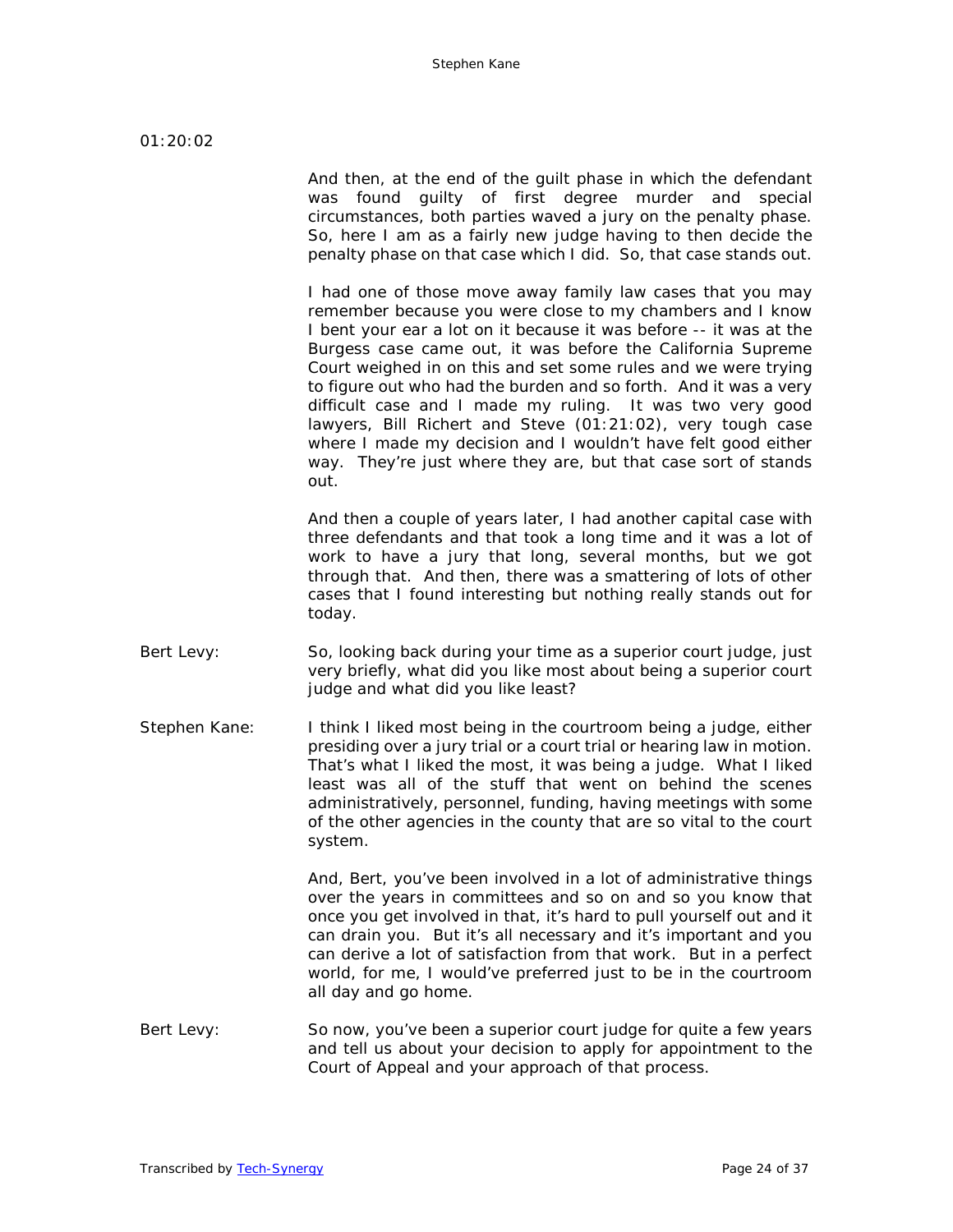| Stephen Kane: | Having been on the superior court for 14 years, you can't help<br>but think about what would it be like to be on the appellate court.<br>And I really had no interest in that during the first 10 years that<br>I was on the superior court because I wanted to try civil cases<br>and criminal cases and I wanted to do law and motion and do all<br>the things that a superior court judge can do. And I wanted to<br>have a full menu of things to achieve on that court as a judge.<br>But at some point, I just started thinking about, "Wouldn't it be<br>nice because I did a lot of civil law and motion during my years.<br>In fact, they were ahead of three years stretched where that's all<br>I did. They created this position and they asked me if I would<br>do it. And so, I was the only one doing it except for conflict cases<br>in the entire county. So, I did a lot of research, a lot of writing,<br>a lot of orders. And I think maybe that's when I started thinking<br>about, "Wouldn't it be nice to be able to do this but to have more<br>time to do it and to be able to write more elaborate opinions<br>explaining myself? Not have 100 of cases to do every week." |
|---------------|------------------------------------------------------------------------------------------------------------------------------------------------------------------------------------------------------------------------------------------------------------------------------------------------------------------------------------------------------------------------------------------------------------------------------------------------------------------------------------------------------------------------------------------------------------------------------------------------------------------------------------------------------------------------------------------------------------------------------------------------------------------------------------------------------------------------------------------------------------------------------------------------------------------------------------------------------------------------------------------------------------------------------------------------------------------------------------------------------------------------------------------------------------------------------------------------------|
| 01:25:08      |                                                                                                                                                                                                                                                                                                                                                                                                                                                                                                                                                                                                                                                                                                                                                                                                                                                                                                                                                                                                                                                                                                                                                                                                      |
|               | And of course, that's what the appellate court does. And so, I<br>got more and more interested and I finally decided to put my<br>name in and I put it in while Governor Davis was governor and<br>there was never any action taken on my application then. And<br>then, Governor Schwarzenegger came in. And eventually, I went<br>through the interview process and Judge Hill put his application<br>in also. And within a couple of months, we both got appointed<br>in 2006.                                                                                                                                                                                                                                                                                                                                                                                                                                                                                                                                                                                                                                                                                                                    |
| Bert Levy:    | And Governor Schwarzenegger as you mentioned appointed you<br>in 2006 and you served on this court from 2006 until 2017.<br>Looking back now, was the job everything you hoped it would<br>be?                                                                                                                                                                                                                                                                                                                                                                                                                                                                                                                                                                                                                                                                                                                                                                                                                                                                                                                                                                                                       |
| Stephen Kane: | It was. It was.                                                                                                                                                                                                                                                                                                                                                                                                                                                                                                                                                                                                                                                                                                                                                                                                                                                                                                                                                                                                                                                                                                                                                                                      |
| Bert Levy:    | How would you compare your experience in the superior court to                                                                                                                                                                                                                                                                                                                                                                                                                                                                                                                                                                                                                                                                                                                                                                                                                                                                                                                                                                                                                                                                                                                                       |

that at the Court of Appeal and was that a difficult transition to make?

Stephen Kane: Well, it was not a difficult transition. I knew what I was getting into and I had set pro tem here several years earlier for a month. But I knew what this life was like so the transition was not difficult. In fact, the more difficult transition would be to go from the appellate court to the trial court.

Bert Levy: Yes.

Stephen Kane: You have a very hectic pressurized situation in the trial court. You're getting things thrown at you all the time. You've got to make lots of decisions everyday and then you go to the appellate court. And now, you've got two full-time research attorneys, you've got a judicial assistant, you've got wonderful colleagues,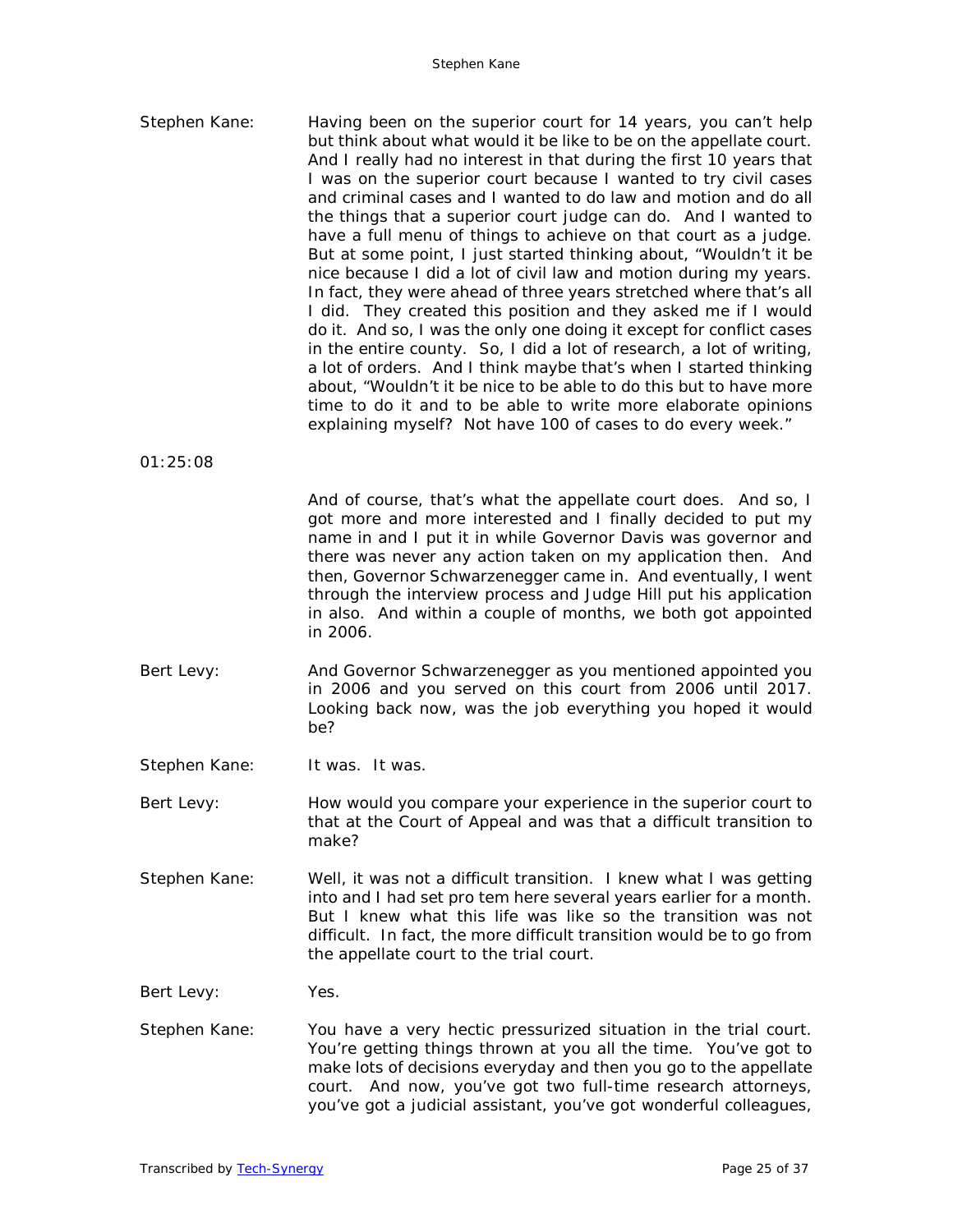you have oral argument just a few days a month, and you have the time to think about research right, discuss with your research attorney, talk to your colleagues, do a draft, do a second draft, do a third draft, whatever it takes to get it right. So, that was a very easy work style change to make.

- Bert Levy: You enjoyed it?
- Stephen Kane: I did. I did enjoy it very much.
- Bert Levy: Now, as you mentioned a moment ago about your experience as a superior court judge when you were writing orders and making decisions in the law and motion department of the Fresno Superior Court, was there anything else in your experience as a trial judge that helped you approach the decision-making process here at the Court of Appeal?
- Stephen Kane: I just think that being totally immersed in what's goes on in the trial court makes one a better appellate judge. When you read a transcript as an experienced trial judge, trial lawyer, you can read between the lines sometimes because a transcript only records what the co-reporter types. It doesn't record facial expressions, it doesn't record pausing and it doesn't necessarily disclose why people are saying and doing things the way they're doing it. But if you have that background, you have an insight of things that don't necessarily appear on the page of a transcript or in a brief even. And so, I think having 14 years on the trial court and having had 15 years as a trial lawyer in courts all the time, that made it easier for me to look at a trial court proceeding, an order or judgment and to weigh some of the grounds for appeal and decide the merits of that.

Now, some cases are very tough to decide. Some of them are very close calls and there are a lot of gray areas as you know. But the vast majority of them are not. Because if you've been there and seen it, you've heard that same argument, you know what the law is and you just have to apply the law. And with the limited standards of review that we have at the Court of Appeal, a lot of those cases do not keep you up at night trying to figure out what to do.

01:30:09

The law makes it very clear what you are supposed to do. And so, I think everything that I did in the trial court helped me be an effective appellate court judge.

Bert Levy: While you were a justice, you authored many published and unpublished opinions covering many significant legal issues over the years, Steve. Are there any civil cases that you authored here at the court that you felt were particularly memorable or not worthy?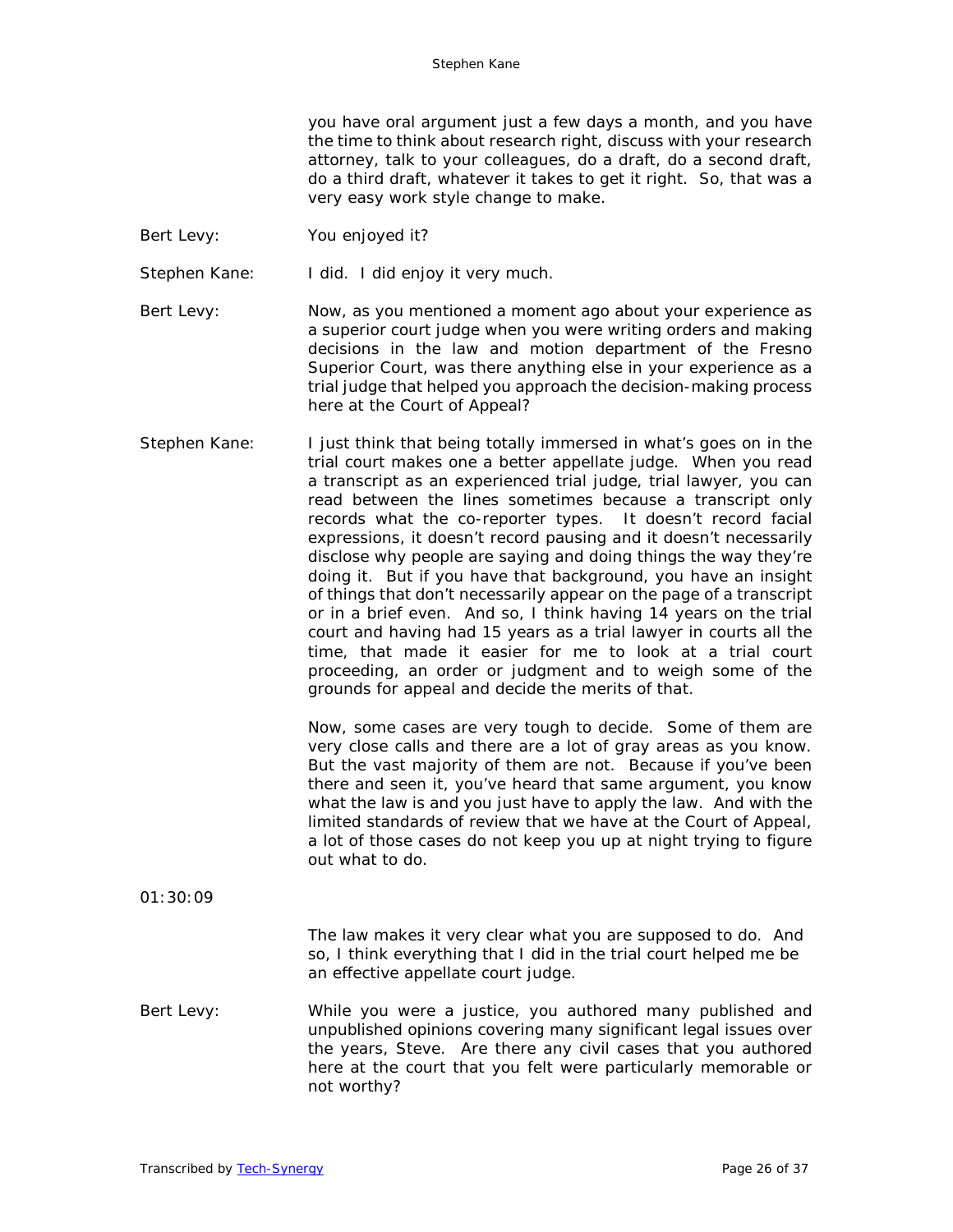Stephen Kane: I have a couple of it that I'm particularly pleased about and I guess it's a little immodest but I feel good about a couple of cases that I wrote opinions on. One is the California Crane School case in which an issue came before us, which is very rare actually but it's something that I believe strongly in as a trial lawyer and as a trial judge and that is that trials proceed efficiently. And this was a case where a trial judge, I think, responsibly imposed time limits on the litigants because of how the trial was proceeding. And one of the grounds on appeal was, that was an abuse of discretion and that it deprived the appellant of the opportunity to put on their case. And I reviewed the transcript very carefully and I took this on myself, I didn't have my research attorney do this.

> And I wrote a section that we published on the guidelines for trial courts in considering imposing time limits and made some suggestions to the things they should consider, things I had done before as a trial judge, once or twice, not very often. But I always thought it was important that there be some appellate authority that a trial judge could hang his or her head on in the right case to say to the litigants, "I need to control this case. And so, I'm going to ask you for your estimates and I'm going to make some tentative decisions about time limits and I'm going to give you opportunities for good cause to have me modify those but otherwise, absent that, this was what your limited to. We're going to tell the jury and we're going to get done with this case within this timeframe." There really weren't any appellant cases that would give a trial judge the support to make that call and this case does that. So, I'm pleased about that. The second one is Coito versus Superior Court.

- Bert Levy: I remember that case.
- Stephen Kane: Yeah. And the question in Coito is whether -- there were several but the main question was whether when a party through its counsel obtains either through an investigator or himself a written or recorded statement from an eyewitness to something, whether that statement is protected by the attorney workproduct privilege either the absolute privilege or the qualified privilege.

As a lawyer, I had run into this many times and it aggravated me that the law for quite some time up to Coito had been that it is not protected by the work-product privilege. And in doing some research on it years ago when I was a lawyer, I think I discovered that these all stemmed from Bernard Jefferson who had written a book on evidence when he was a lawyer and he had come up with this approach that witness statements were not entitled to work-product protection. They were non-derivative evidence, I think, he called it. It didn't derive from the lawyer, it derived from just being evidence what witness has to say about what they saw.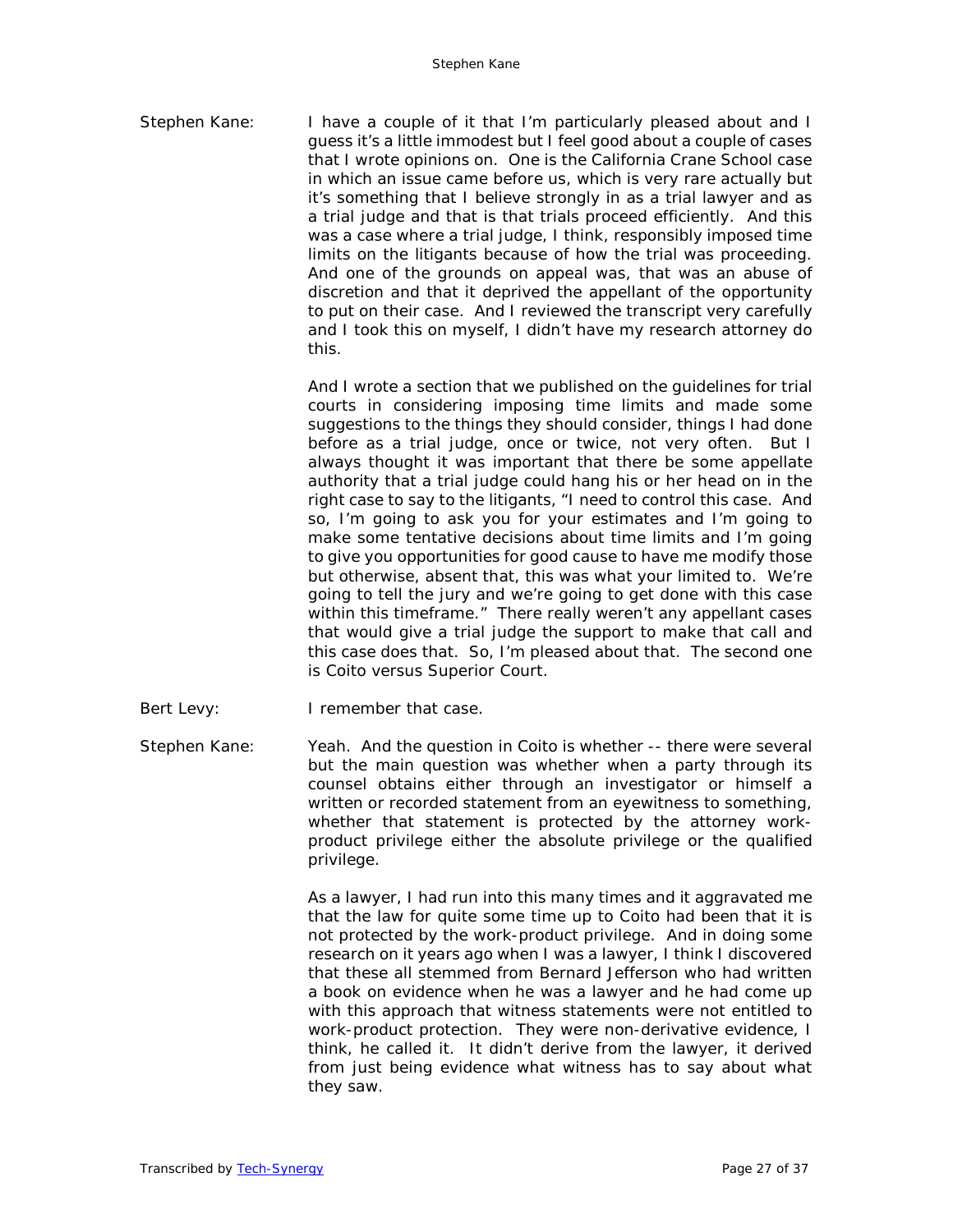And he then got on the court, and then on the Court of Appeal, and he got a case on this issue, and he cited his own book in support of it. And then, other appellate courts, the intermediate appellate courts followed it.

01:35:01

So that during the years I practiced law, when my office would get a witness statement and the other side would ask us if we have them, we had to tell him we did. And then if they ask them, we had to give it to him basically. That was the practice.

There was a section in the CCP that said that they would have to show good cause, but as a practical matter, the courts were very lenient in ordering these because they have no privilege protection. I always thought was wrong. So, I get on the Court of Appeal and this case comes to us with this square issue before us. And the existing law says that it is protected and the other members of the panel said, "This is really a call at the Supreme Court should make not us." So, I wrote a dissent and I laid out why I thought it was protected by the qualified work-product. There was actually a Court of Appeal opinion out of the third that said it was protected by the absolute work-product privilege and that all three of us thought was wrong. So, we discussed that. But I wrote a dissent and the Supreme Court took it over and I'm happy to say that they reversed Justice Jefferson in that line of cases and held that it is at least entitled to the qualified workproduct privilege.

- Bert Levy: That's great.
- Stephen Kane: Yeah.

Bert Levy: What about criminal cases? Were there any criminal cases that are noteworthy that you can remember here at the Court of Appeal?

Stephen Kane: There have been some cases that have been very noteworthy factually and many of those were non-published but there have been some very, very sad cases that stick in your mind just because of the ugly facts of them. But as far as opinions that I've written, the one that I recall that's kind of stands out of my mind that I'm still kind of disappointed about is People versus Pizzaro which was a very sad homicide that occurred in the Madera County in, I think 1989. And they had a trial, the defendant was convicted. It came to this court before I was on the court and it was reversed and sent back for a Kelly hearing on DNA. The trial court upheld the DNA, came back to this court, this court reversed that finding, ordered a new trial. It then went for another trial, he was convicted again. Then, we got the case.

> And what happened was that one of the jurors had gone online and had discovered the previous appellate court opinions and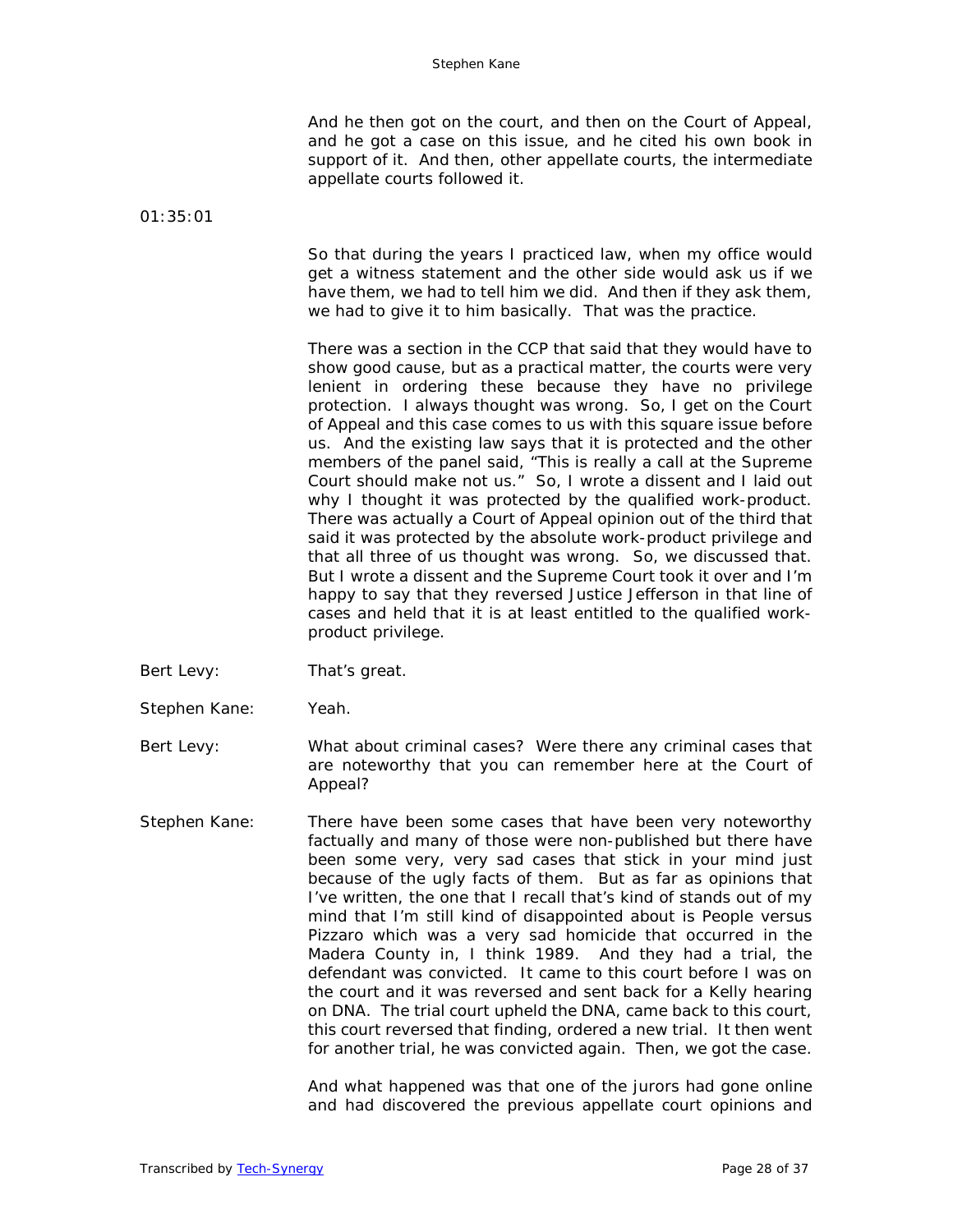had read them and those opinions contained evidence about the case that was excluded in the trial that he was sitting on. So, we very reluctantly felt that we had to reverse because of the extraneous information of this jury -- and had violated all the court's instructions not to do this.

And then, there was a DNA issue also. But I took on the issue of this jury misconduct and I wrote that part of the opinion. And what I discovered is that the California Supreme Court, they had a leading case on this issue about jurors getting extraneous information. And the opinion is internally contradictory about what the standard of review is.

And I wasn't the first judge to point this out. There was another judge several years earlier and a dissent on a case where concurring. I pointed out the exact same thing. So, I went into more detail on this and I'm asking the California Supreme Court to resolve this issue. It didn't affect the outcome of our case because under either extent of review, we were going to reverse and had to be. But I was beseeching them to clarify this and I went through it in painstaking detail. They depublished my opinion.

- Bert Levy: Painful. That hurts.
- Stephen Kane: Well, it's just disappointing because that issue is still percolating and it needs clarification, so that's that.
- Bert Levy: Interesting. Well, as an appellate justice for so many years, Steve, looking back, how important do you feel collegiality and reaching an agreement on cases was to you as an appellate justice?

01:40:09

Stephen Kane: Well, it goes without saying that it is paramount. You go through your Superior Court experience making every decision on your own, you're it. All the eyes are on you and you make the decision right or wrong and as Hollis Best used to say, "You make the decision you can make and never look back."

> When you get on the Court of Appeal, everything's done with a panel of three. And so, that's different and conducting oral argument is different. You're not in control. You're one of three people that are in control. And if you cannot listen and understand other points of view on the panel and try to work through any differences or variations in viewpoints, then it's going to be a struggle. And very important to be able to work with people, to be able to compromise, not your principles but compromise on the language of the opinion I think more than anything.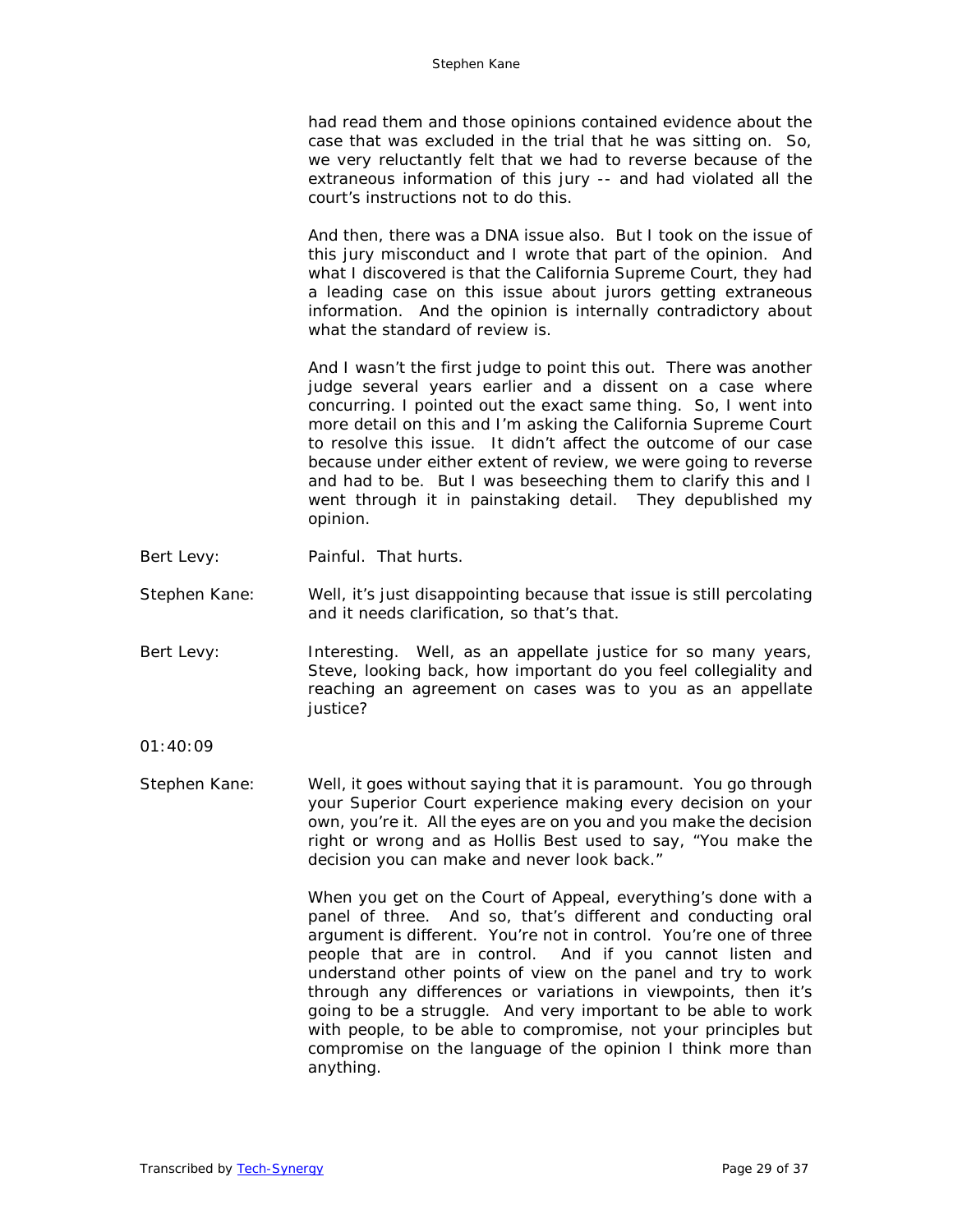Very often the result is agreed upon but how you craft the opinion and what issues you decide to address and which ones you avoid, those are issues that the panel member sometimes have disagreement on and you need to be able to -- even though you've just drafted and spent a lot of time doing in your mind a wonderful opinion, and then to have one of your colleague say, "You know, I agree with your conclusion but pages 16 through 23, I think we should just take that out."

And rather than taking it personally, you have to say, "Okay, are those pages absolutely necessary? If I can't convince them to keep it in, are they absolutely necessary? Can we eliminate that and still have the right product?" And sometimes, you do that, and you can't take it personally, you just have to say, "Everybody is different, everybody's got a different take, people are concerned about different things, but it's very important that you have that relationship." So, that when the next case comes and then you have a problem with something that they want to say or how they want to treat something, and you want them to pull that out or rephrase it, that they're going to be open to your suggestion.

- Bert Levy: You mentioned oral argument, did you enjoy oral argument? Did you find it beneficial?
- Stephen Kane: Well, those are two different things. I did enjoy it. I didn't enjoy it as much when attorneys appear by phone. To me, it takes a little bit of the personal interaction out of it. But when attorneys appear and argue and are prepared and there is some give and take between the bench and the lawyers, I like that. I think it reminds me of the days on the Superior Court doing law and motion.

You asked, is it beneficial? We get asked this all the time and we get lawyers that will tell us, "I always waive argument because it doesn't make any difference and so forth." Well, I always say to them, "Would you prefer that the case ride on the oral argument or on your brief?" And they always say the brief as we spend all the time on the brief. We put all of our arguments in there. I said, "Well, that's the way the system is set up." The appellate argument is primarily a written argument. The oral argument is for questions that we have that maybe the briefs don't address. Maybe we want to hear your response to something that's somebody says at oral argument.

But if it's not on the brief, then why are we here? So, is it beneficial? Certain percentage of the cases, it affects how the opinion is written. Does oral argument often cause the court to complete or reverse their thinking on a case? I would say no. I mean, it's happened but that would be rare and it should be rare.

01:44:59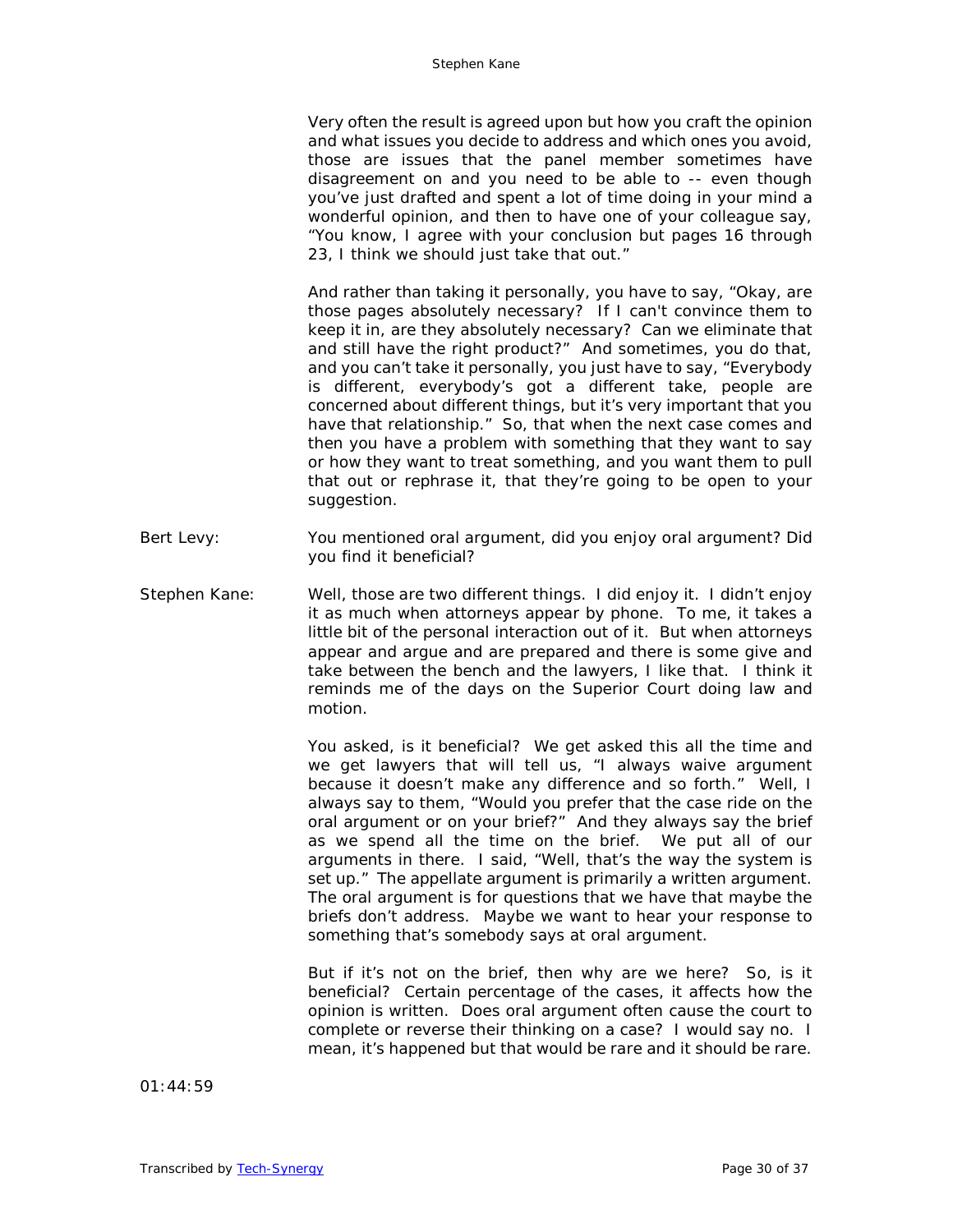Because if we review everything, the record, all the briefs and we think the result should be this, and in a 30-minute argument, we now think it should be the opposite. There are something missing there, is it the brief were inadequate or all three of us didn't know what we were reading or something is wrong. If the system is working right, we should be able to read the briefs and understand the issues and reach the result that we're ultimately going to reach.

- Bert Levy: So, you were a judge on the Superior Court and the Court of Appeal for 25 distinguished years, how would you describe your judicial philosophy?
- Stephen Kane: I agree with Aristotle who said, "Judges should be allowed to decide as few things as possible." I think that the judicial authority should be exercised restrictively. I think appellate authority especially should be differential to what happens in the trial court. I think that the courts should be differential to the other branches of government. I don't see the courts as being the branch of government that should correct all of the failings or shortcomings of the other branches or of society.

I think our oath requires us to follow the law as it exists not as to how we think it ought to be. And I think judges get tempted by counsel and by litigants to do more to grant the relief of their seeking. But I think my judicial philosophy is more narrow than that.

- Bert Levy: And you have been very involved over the years in judicial and legal education, you've alluded to that during our discussion here this morning, tell us briefly about your teaching experiences both to lawyers and to judges?
- Stephen Kane: I've done not as much as some but I've done it through the years. I've been asked to be on panels to talk about all sorts of different things, judgments, expert witnesses, trial practice, summary judgments, law and motion, bankruptcy issues that affect litigation and other topics. I've spoken in front of lawyer groups. I've spoken the front of judge groups and a mixture.

When I was on the Superior Court, I spoke a lot to students and classes that would come into the court, encourage that, I welcomed it, I went to a lot of schools myself, elementary and middle and high school, and even college. I had some great interactions and experiences with that. I've had young kids that come in to my court, in the Superior Court and then some of the teachers would have them write letters to me afterwards and I've kept some of those and some of them are priceless. The one that stands out of my mind is, I think I had a first or second grade class and I was pretty brand new judge, so, I was feeling pretty good about myself.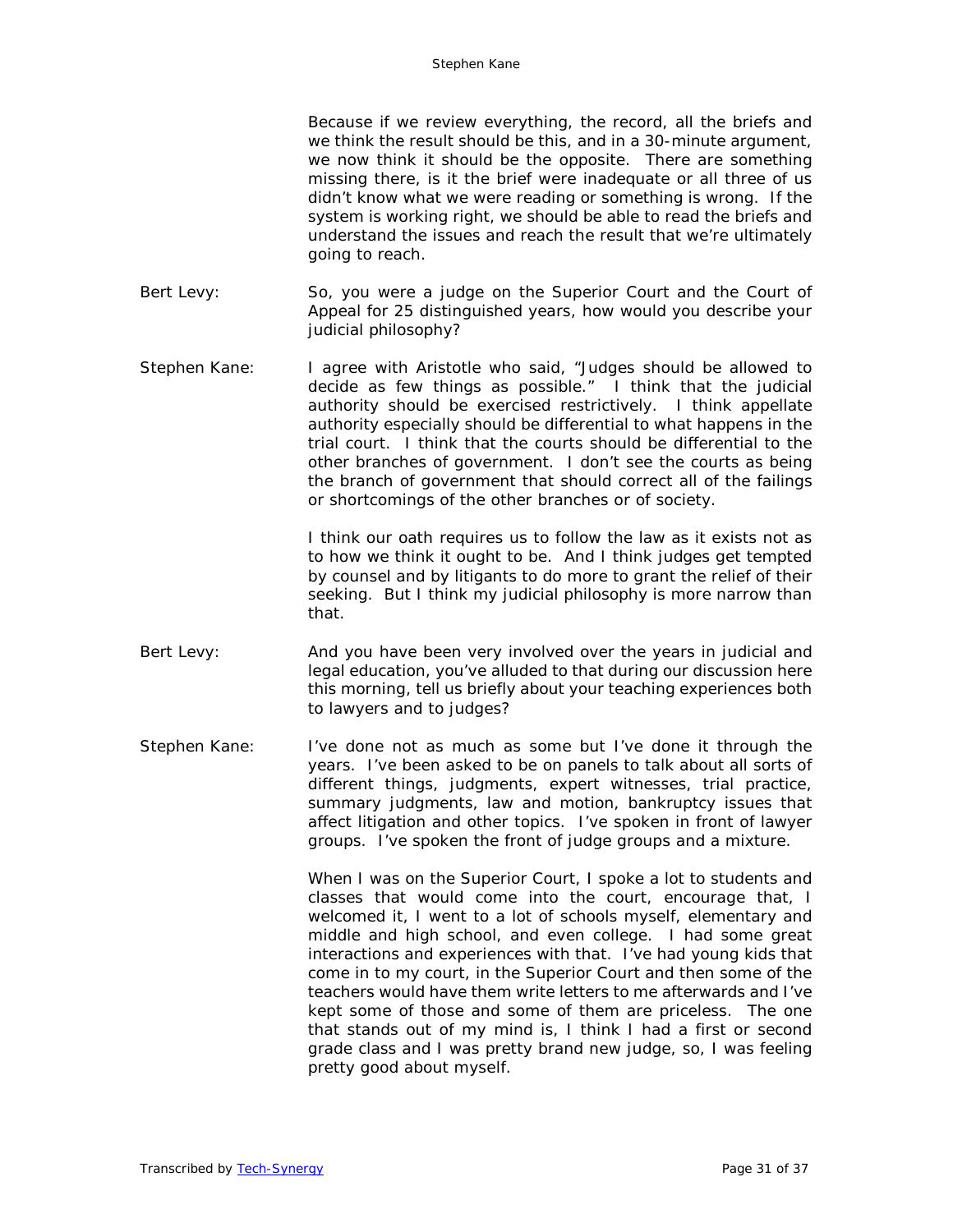| And they came in and I put my robes on and went out and talk     |
|------------------------------------------------------------------|
| to them, and explain all the important things that I did and     |
| answer their questions and they left. And about a week later, I  |
| get this nice booklet with letters from all of them and they've  |
| drawn a picture of me or the court or something and they've all  |
| written a sentence or two to me. And one of the kids wrote,      |
| "Dear Judge Kane, thank you for inviting us to come to the court |
| house, I like the elevator the best."                            |
|                                                                  |
| So, my education and teaching has not been entirely effective    |

Bert Levy: Well, you had a major impact here at the Court of Appeal, Fifth District Court of Appeal, you were in charge of the mediation program here which has been quite effective. Tell us briefly about the mediation program here at the Court of Appeal?

but it's covered a wide range of people.

01:50:10

Stephen Kane: Well, Justice Becky Wiseman and I started a program here several years ago, we just started talking about, once in a while you get an appeal on a case especially if it's been up here more than once and it's common for us to say, "Gosh, I wonder why they weren't able to settle this case." It just seems like it would be the kind of case that could settle if you ever got everybody in the room.

> So, with mediation being so pervasive and effective in the legal community now, we proposed to the court here and started our own mediation program with the justices being the mediators, which is what makes this unique. Becky and I worked through the process and we finally got a system down where we decided that it would be best to be very selective on the cases, because we didn't want to waste peoples' time.

> But we ask for volunteers among the court and I know you done it several times, and most of our judges did volunteer. We have a beautiful room for rent(ph) here with adjoining side rooms, and we've probably mediated -- I'm going to guess between maybe 5 and 10 a year and the statistic show that a majority of them have resolved at the mediation. And these are cases where they're on appeal but the record has not been prepared and the briefs have not been written.

> So, we're getting them before they spend a lot of money on the appeal, they don't have to spend any money to come here to mediate, and the litigants have been very appreciative of that. They know that this is a freebie and it's an opportunity for them to meet with an appellate court justice who's not going to be on the panel and discuss all the issues and get that judges take on, "Well, what do you think?" And as a result, we've had good success and I am surprised that there are other courts utilizing it but it's working for us.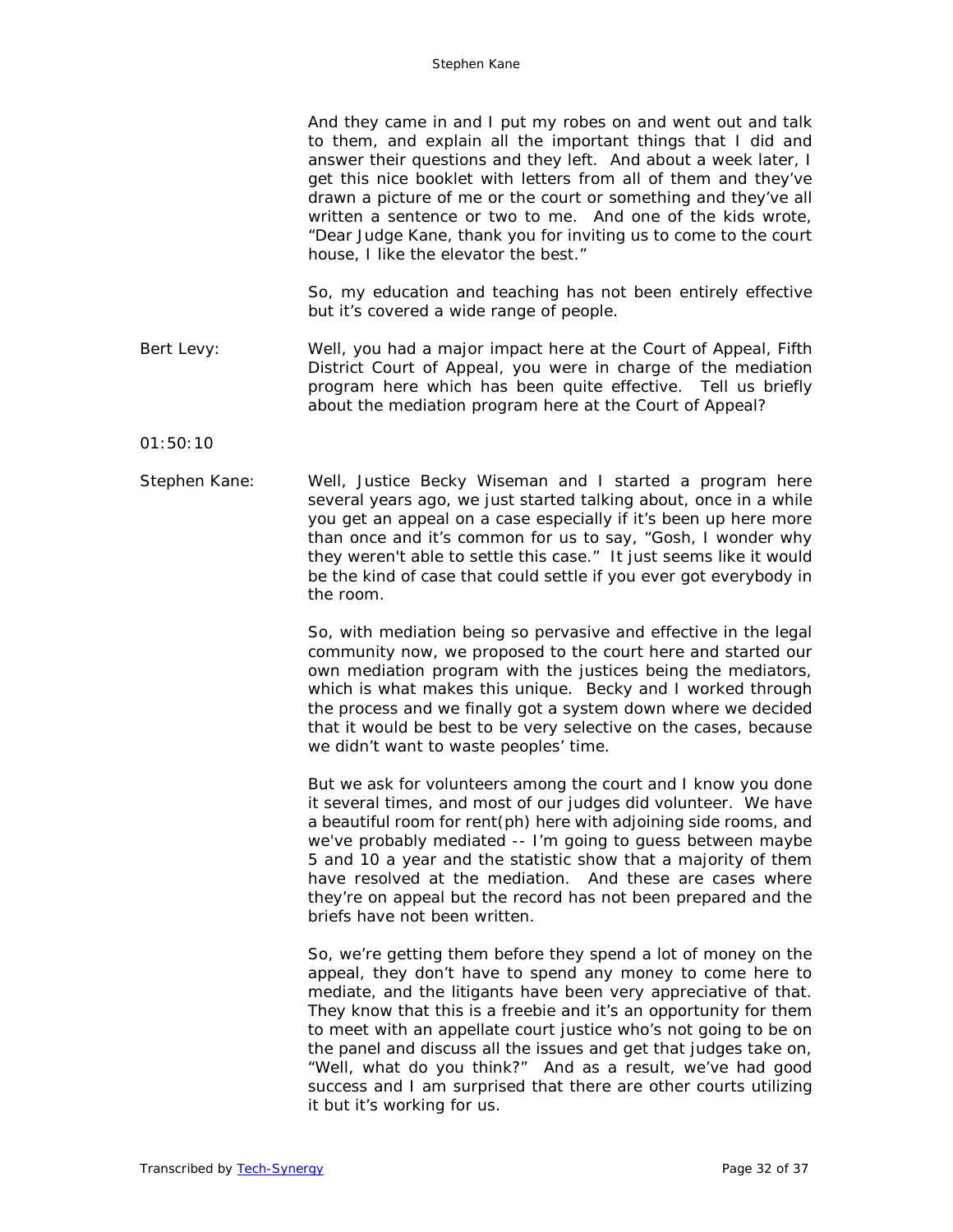| Bert Levy: | Yeah, it's very helpful. Let's continue on with some general  |  |
|------------|---------------------------------------------------------------|--|
|            | questions about the judicial branch of government. What major |  |
|            | your challenges do feel that our justice system faces today?  |  |

Stephen Kane: I think, one of the first things that burden the court unreasonably are the number of laws that we have and that continue to pile up. Sacramento is in a feeding frenzy over passing laws without appropriating any money to implement those laws, and most of them or a lot of them affect the court system. And we're just adding more and more laws, I mean, look at our criminal sensing laws.

> Bert, when you first went on the bench and had to do some sentencing, before three strikes, before all these other things that have happened, you could go to one of these orientation courses for judges on criminal sentencing and you could feel pretty good that 80%, 90% of the cases you'd be able to go to the booklet and figure it out. And probation officers feel the same way and defense lawyers and prosecutors. I think that's all changed.

> Now with time credits and with enhancements, everything - nothing is simple anymore and it sort of like doing a tax return. When they started hundred years ago, anybody could fill out their tax return. Now, if you got anything going at all in your life and you can't. I think that's really hurting the court system and it's hurting because a lot of mistakes are made, a lot of what the appellate court does is correct sentencing errors. And it's not because people aren't trying, it's because it's too complex and it's changing all the time.

> We're dealing with retro -- I say, "we," I'm no longer on the court, but you're dealing with, is this law retroactive or not?

01:55:04

That comes up all the time. The legislature passes these laws and they don't make that clear or through the initiative process, the same thing. So, we have to do something about simplifying our laws. I don't think we get more justice just by having more laws. I think we get less justice.

Bert Levy: Do you feel that the sentencing law should be reformed?

Stephen Kane: Yes, I think they should be simplified, but the problem is you got all these competing groups and they'll never agree on it because simplifying will either be perceived as being too low on order or too lenient and you've got the two schools that will be in disagreement. I just think that's so important.

> The other thing is, jury trials certainly in the civil side of things are falling off dramatically nationwide and I'm sure in California.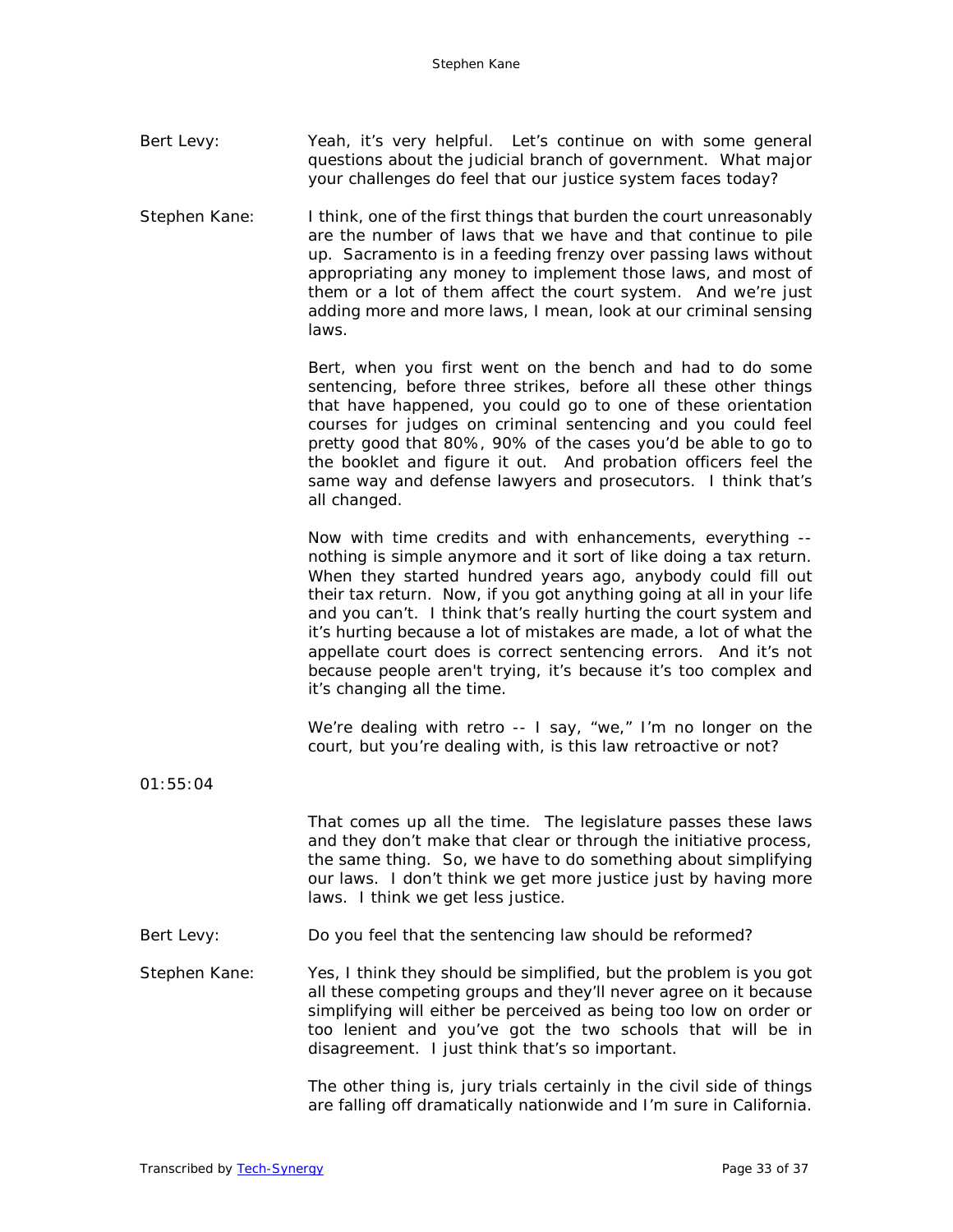I don't think that's good. We still have lots of lawsuits and people have things that need to be resolved, but I think a lot of these cases are being resolved because it just takes too long and it's too expensive for them to litigate it.

That shouldn't be the reason why they settle a case. I mean, it can be a reason but it shouldn't be always the reason. I think that trials stay too long. I think jury selection takes too long. I don't think we get more justice by having longer jury selection. I don't think we get more justice by taking a trial that 30 years ago took three days that now takes six. I don't think it's more justice today than 30 years ago.

I think the civil side is overloaded with expert witnesses. I think the law is too accommodating to qualifying people as experts and as a result, they're dominating civil trials and that's very expensive and it's time consuming. So, those are a couple of my thoughts.

- Bert Levy: Interesting. Let's talk about your decision to retire from the court and tell us what you've been doing since you retired?
- Stephen Kane: I have gone into business for myself for private judging and so I'm doing primarily mediations and arbitration work. I've also been asked and recently done some of appellate consulting work. I don't intend to practice law. I'm not going to become counsel of record on a case but apparently there are some cases out there where parties would like some feedback from retired appellate justice on their briefs or how they're going to conduct oral argument. And so, I'm open to doing that kind of work as well.

I've had a couple of inquiries about whether I would be interested in being an expert trial witness on topic such as attorney's fees and legal malpractice and others. I have not yet been retained but I'm leaving that door open.

- Bert Levy: Have you been enjoying your time?
- Stephen Kane: I have. It's been difficult because it's -- I'm a sole practitioner and I was never that before. I worked for a law firm and then the superior court and Court of Appeal, so now I'm my own boss. So, there's a lot of detail work that I have to do with that I've never had to do before. But I have enjoyed it, I like not having to answer to anybody else. I like getting back into the legal community. It's nice meeting new people and encountering new cases and situations.
- Bert Levy: Is the word getting out that Justice Kane is now available?
- Stephen Kane: Well, it seems to be because I'm getting busier as time goes on.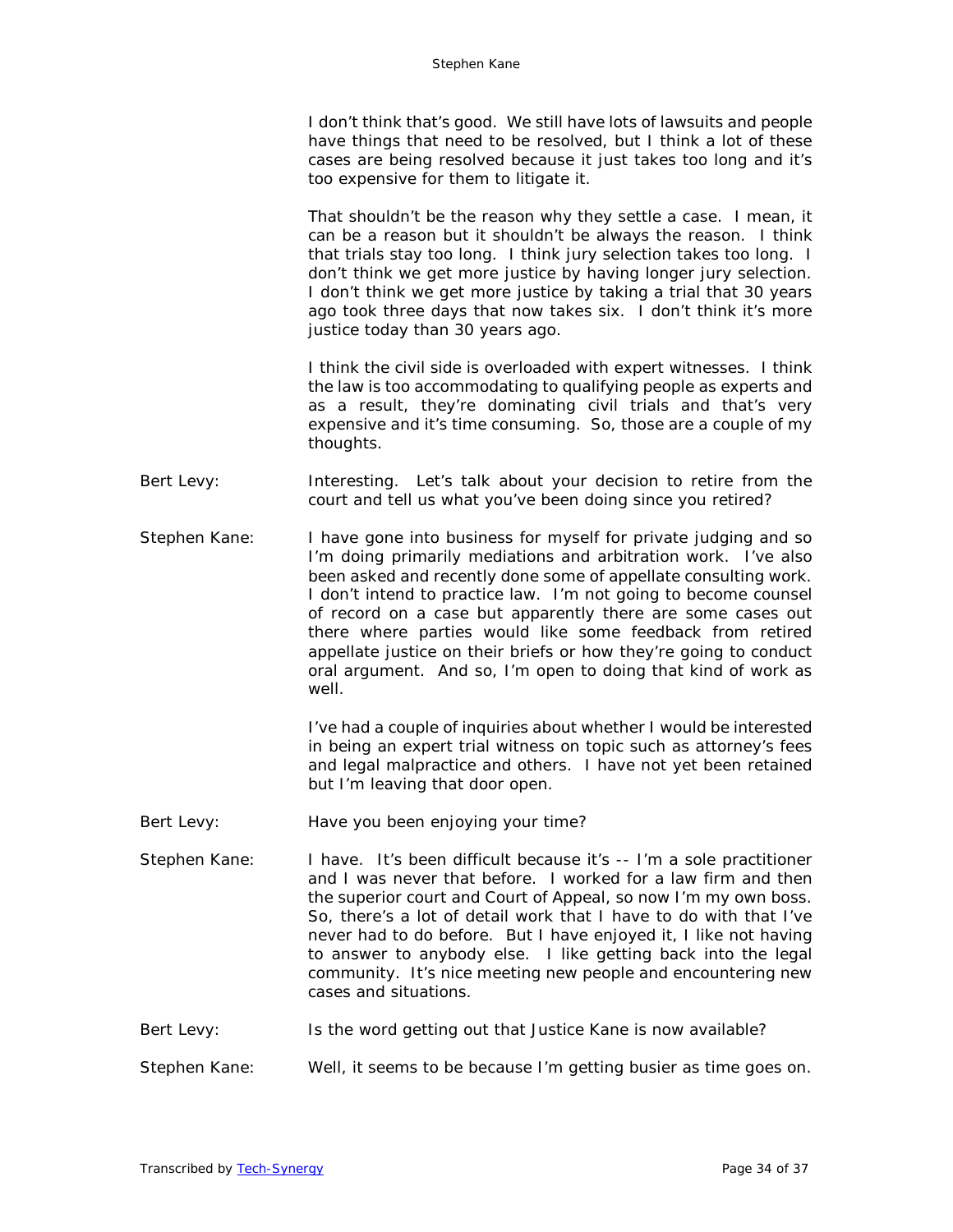- Bert Levy: Well in your retirement Steve, I know you've been doing more than just mediations and talking about legal cases. You mentioned earlier that you enjoy golf, are you golfing in your retirement?
- Stephen Kane: I've done less golf since I retired than I did a few years before because trying to get this business going is taking a lot of time.
- Bert Levy: Any other hobbies that you enjoy?
- Stephen Kane: Not particularly, my wife and I still live in the same house we raise all of our kids in. We've got two acres so there's some yard work that needs attention now and then. And as I said, all four of our children lived in the area so they're a distraction.
- 02:00:03
- Bert Levy: A joy I know.
- Stephen Kane: Yes. But, I think that covers it.
- Bert Levy: Okay. Well, let's conclude with a few final questions looking back on your career and your experience as an attorney and a judge, what advice would you give someone considering a career in law?
- Stephen Kane: Well, I think the legal profession offers a lot to a lot of different people with varied interests. When you and I became lawyers, you sort of thought of lawyers that either worked as a private lawyer or they went to work in the DA's office or they went to work as a government lawyer or they taught law school. I mean that was not it.

Today, so many businesses and occupations -- again getting back to my comment about we have laws and everything and too many of them. A lot of businesses require people with some legal know-how and there're a lot of people that go to law school that don't really want to be a traditional lawyer practicing law, but they want to be able to use their legal education and their tech field or their business.

So, if somebody has enough of an interest where they want to spend three years working hard, getting through law school and they think it might lead to something they could utilize either in the law or in some other endeavor, I say by all means, give it a serious look, but it is a large commitment. You can't go in half baked, it's not easy, it's hard and so you have to kind of want it.

- Bert Levy: What advice would you give someone who is considering becoming a judicial officer?
- Stephen Kane: Well, I think if they don't have extensive experience in the court room as a lawyer, they need to talk to people that have that experience. You know, a judge preferably or other lawyers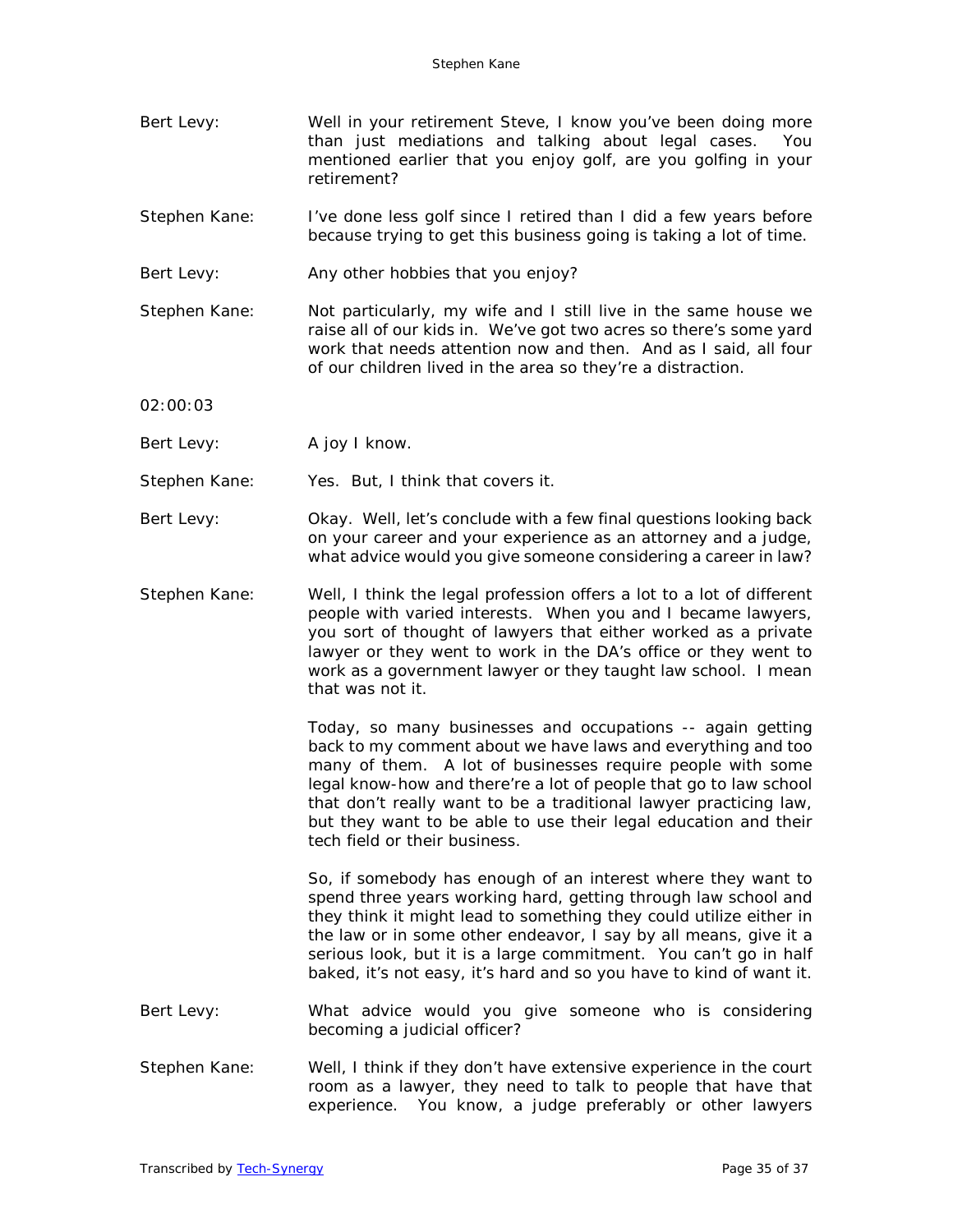because for some it's a difficult transition from being an advocate to being a decider. Some people don't handle that well.

I can't think of a judge or two that was never happy going on the bench because they didn't like making such important decision in people's lives. They much prefer just being a lawyer advocating on behalf of their clients and letting somebody else decide it. So, somebody that is considering the bench should really be talking to people that have served on the bench and to get different perspectives on this because it's not for everybody.

Just because you're a very good lawyer or you love the law doesn't mean you're going to love being a judge or a trial judge. You might like being an appellate judge but you may not like being a trial judge or vice versa. So, you can't just look at books and go talk to some counselor at some school. You need to talk to people that are in the arena, court room lawyers, trial judges, and get their take on it.

- Bert Levy: And what would you say are the qualities of a good judge?
- Stephen Kane: I think we need to expect and demand a lot from judges. And so, I think they have to have a lot of very good qualities. It's not enough to be smart. People always talk about somebody that's applying (02:04:12) is here, she is smart, they went to a top law school or they finished the top of their class.

Being smart is just one skill set and I think you have to have integrity. You have to be able to be a very good listener. You have to have patience. You have to be decisive. After you've listened, after you've understood, after you've been patient, you have to be decisive. You have to make decisions and you have to do what Hollis Best said, you make your best decision and you don't look back. You don't take things under submission for weeks or months.

02:05:01

The best time to make that decision is when it's fresh and you do it and you move on. Ideally, you have to be able to connect with people. You have to be able to talk to jurors, you have to be able to interact with lawyers, with pro pers, people that aren't represented which we know there are more and more of those. You have to deal with that in family law in a big way.

You have to be able to talk to people in a way that they understand that you understand what they're saying. And that you are going to try to make the best decision you can, and, that you are going to apply the law. It may not be what they want but I think inside, that's what they expect. They expect you to apply the law as you see it. And I think you have to have courage, because you have to make decisions that are popular